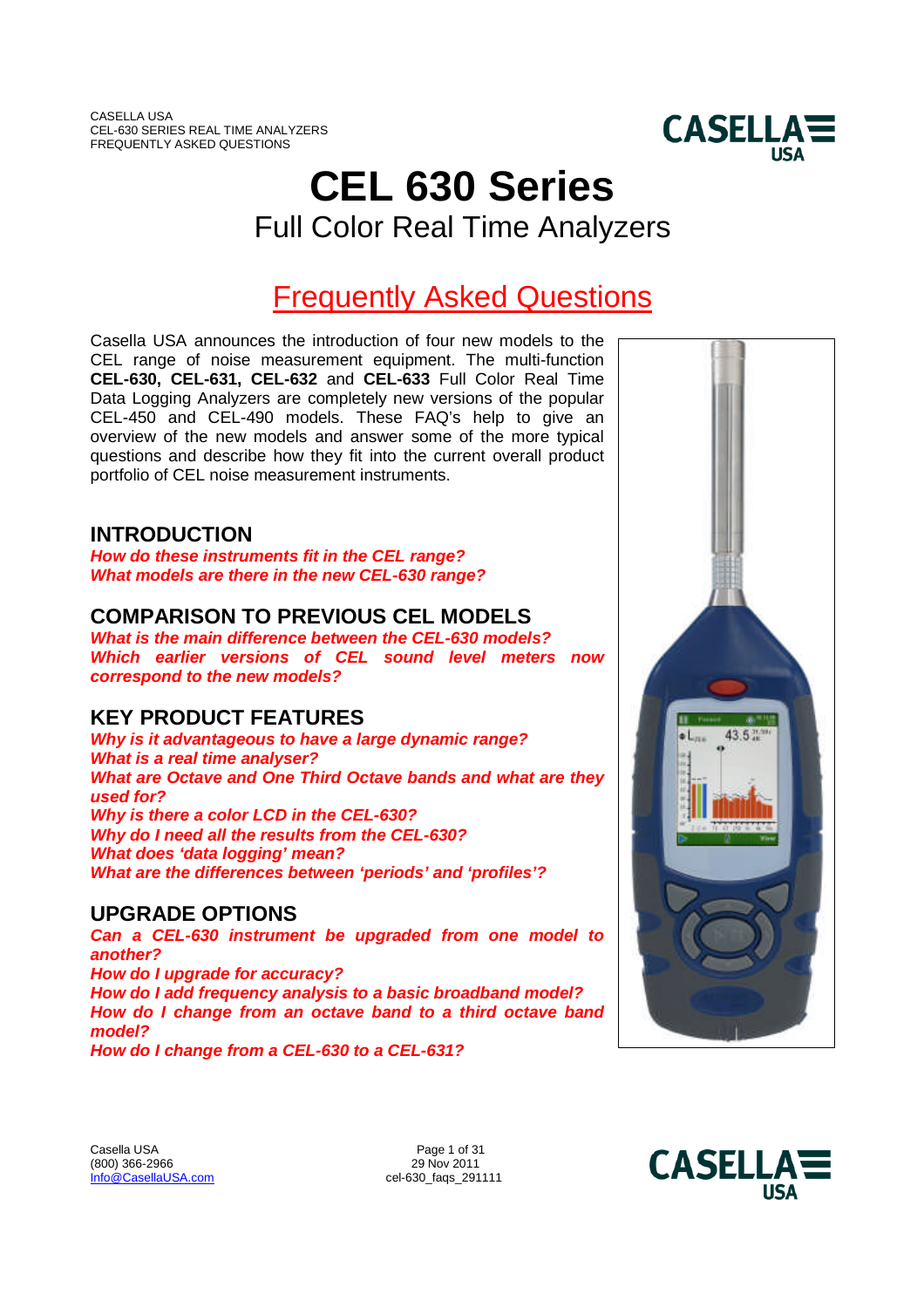## **INSTRUMENT OPERATION**

*How long will alkaline batteries last in a CEL-630? Can rechargeable batteries be used in a CEL-630? What other types of power supplies can be used for a CEL-630? How can the instrument be operated in poor lighting conditions? How can the instrument be simplified for a specific measurement task? How can the CEL-630 be used for outdoor measurements? How is the microphone protected during outdoor operation? What communication options are available for use with the system? What baud rates are available for RS232 communication? What real time digital output is available from a CEL-630 meter? What other outputs are available from a CEL-630 meter? What other inputs are available for a CEL-630 meter? Is a log dc output available on a CEL-630 meter?*

# **INSTRUMENT FUNCTION……**

**…….SETUP** *What type of microphone is fitted to a CEL-630 type 1 meter? Can other types of microphones be used with a CEL-630? Does the microphone capsule have to be switched to change between IEC and ANSI type measurements? How are non-acoustic signals input into a CEL-630? How many SETUPs can be stored in a CEL-630? Do I have to select the SETUP each time before a run? When does a run actually start in a CEL-630? How many delayed start and stop timers are available in the CEL-630? Is it possible to select the delay start and stop timers from the keypad of the CEL-630? Is it possible to turn off a set of delay timer pairs in the CEL-630? How many repeats can be selected in a CEL-630? Can individual runs be deleted from the instrument? How many Threshold levels can be set in the CEL-630? What Criterion level can be set in the CEL-630?*

## **…….MEASUREMENT RANGE**

*What measurement ranges do the CEL-630 cover? What is the broadband noise floor in the CEL-630 models? What are the noise floor limits when using filters? How many measurements can be made with the CEL-630? What is the range for peak measurements?*

## **…….PARAMETERS**

*What results can be displayed for the whole run? What if not all of these parameters are required for a particular measurement? What is the % resolution of the statistical parameters stored in a CEL-631/633? What is the amplitude resolution of the histogram of noise samples in a CEL-631/633? What additional results can be stored by the CEL-630 compared to the CEL-620? What additional results can be stored for the time history profiles in the CEL-630? What rms frequency weightings are available in the CEL-630 meters? What is the new Z rms frequency weighting available in the CEL-630 meters? What frequency weightings are available for peak measurements in the CEL-630 meters?*

Casella USA Page 2 of 31 (800) 366-2966 Info@CasellaUSA.com cel-630\_faqs\_291111

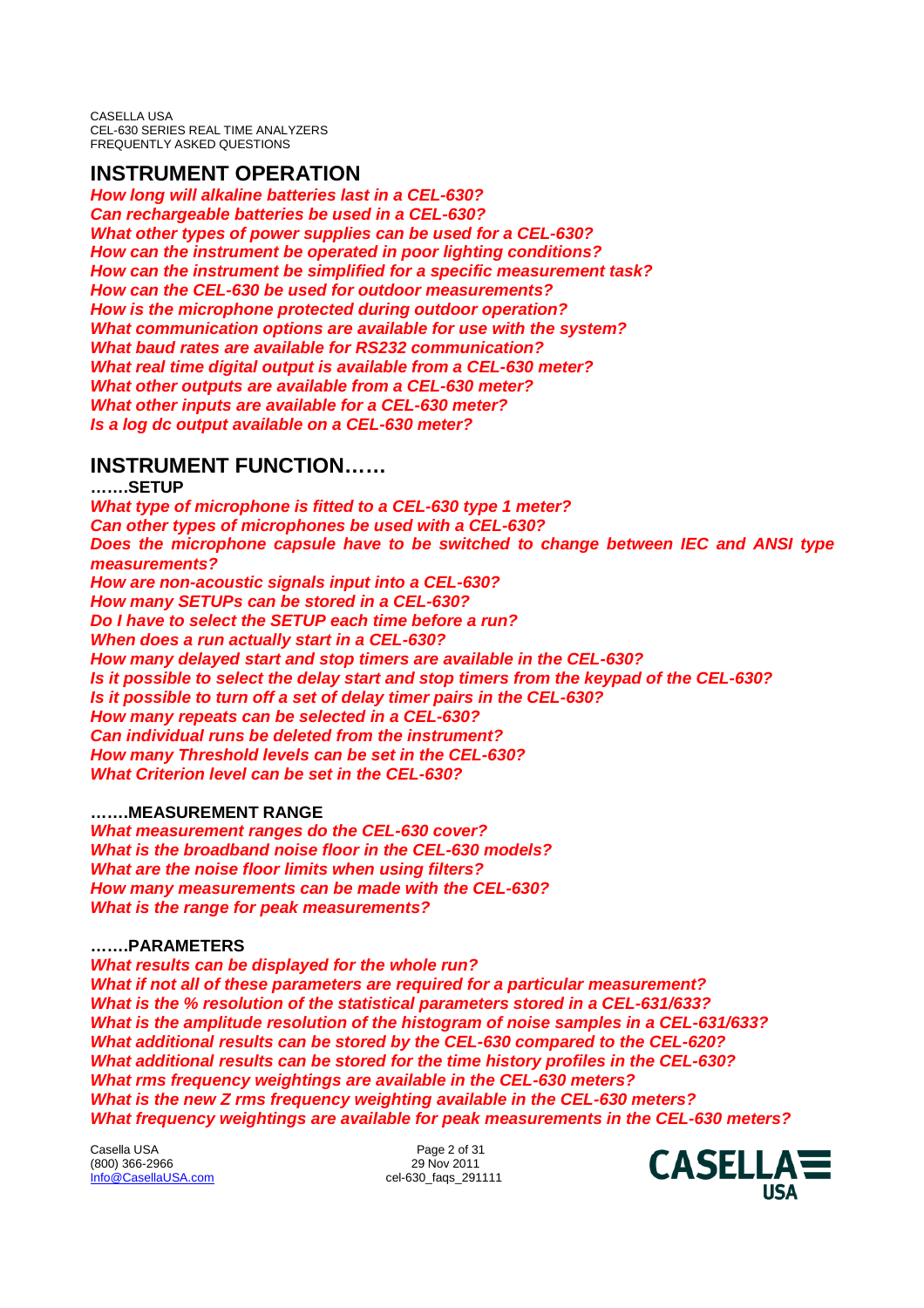*What time weightings are available in the CEL-630 meters? What exchange rates or Q values are available in the CEL-630 meters? How can the calculation of LEP,d be made for non standard working days? How can the calculation of TWA be made for non standard working days? What is the difference between LEP,d and LEP,v? What is the difference between TWA and TWAv? What results may be can be stored in frequency analysis mode in a CEL-630 meter?*

### **…….TIMERS & RUN LENGTH**

*Is the run timer function available in the CEL-630? Does the timer function operate in the CEL-630 in octave and third octave band modes? What time intervals are available for measuring regular periods in the CEL-630? What time intervals are available for measuring the profiles in the CEL-630? What fixed durations are available for the overall run time in the CEL-630? Can the Synchronise Timer function be selected from the keypad? What is the shortest run duration that can be stored in the CEL-630? What is the longest run duration that can be stored in the CEL-630? Can a run be paused to remove unwanted noise levels?*

# **ACCCURACY & RESULTS**

*What standards apply to these instruments? What do these standards mean? What accuracy are the instruments designed to comply with? How is the calibration carried out in a CEL-630? What results can be calculated and displayed in the broadband SLM mode? What results are measured and saved in the octave or third octave band mode? How are the results of a frequency analysis shown in the memory recall screens? Can the actual band level values be displayed on recall from a frequency scan? What is the range of results saved for an octave band scan? What is the range of results saved for a third octave band scan? What broadband channels are measured during frequency analysis? How long does it take to perform a frequency band analysis in a CEL-630? Can the dwell time in frequency analysis measurements be controlled by the user? Can more than one frequency scan be performed in a CEL-630? Can repeated frequency scans be performed in a CEL-630? Can the timers be used for frequency analysis in a CEL-630? Can a single frequency band be selected in a CEL-630? Can frequency analysis scans be carried out manually? Can the spectrum limits be selected for frequency analysis? What happens in a measurement if the noise is very variable? Can the spectrum be 'A' weighted during an octave or third octave band analysis? Are results saved when using the broadband SLM mode? How can a run be stopped in a CEL-630? How many periods can be stored in a CEL-630? Can runs be made continuous in a CEL-630? How many profile points in total can be stored in the CEL-630? What happens when the memory in a CEL-630 is full? How many profiles can be stored in a single run in a CEL-630? How long does the memory last when recording profiles in a CEL-630?*

Casella USA Page 3 of 31<br>
1990) 366-2966 296 29 0 29 Nov 2011 (800) 366-2966 Info@CasellaUSA.com cel-630\_faqs\_291111

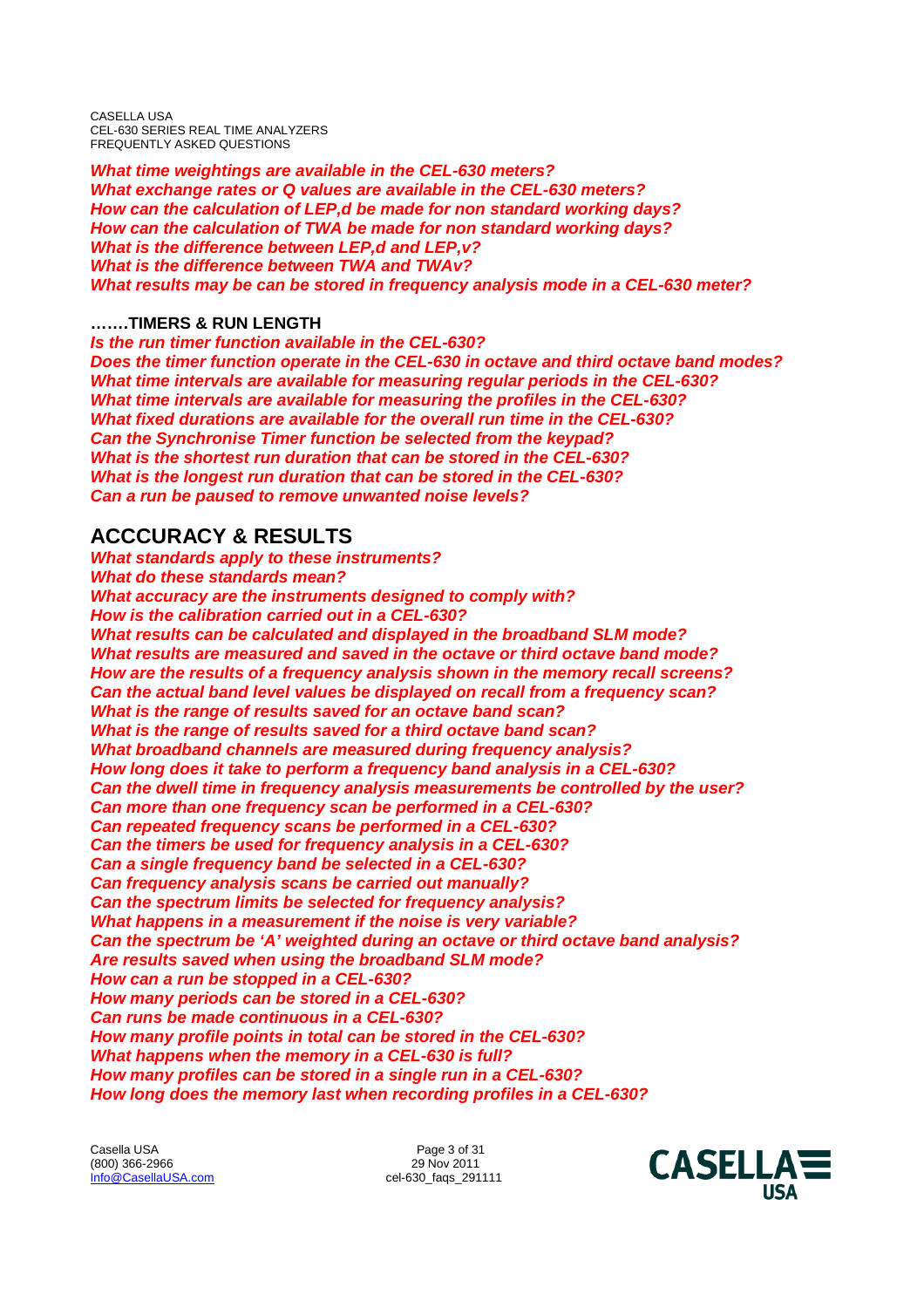# **APPLICATIONS**

*What markets are the instruments designed for? How are these markets catered for by the CEL-630. 631, 632 and 633? What do I need to measure noise in the workplace? What do I need to measure community noise sources? What do I need to make product noise measurements?*

# **CALIBRATION AND SERVICE**

*Do I need to get the CEL-630 meter calibrated? What different types of calibration are there? How often should the CEL-630 meter be calibrated?*

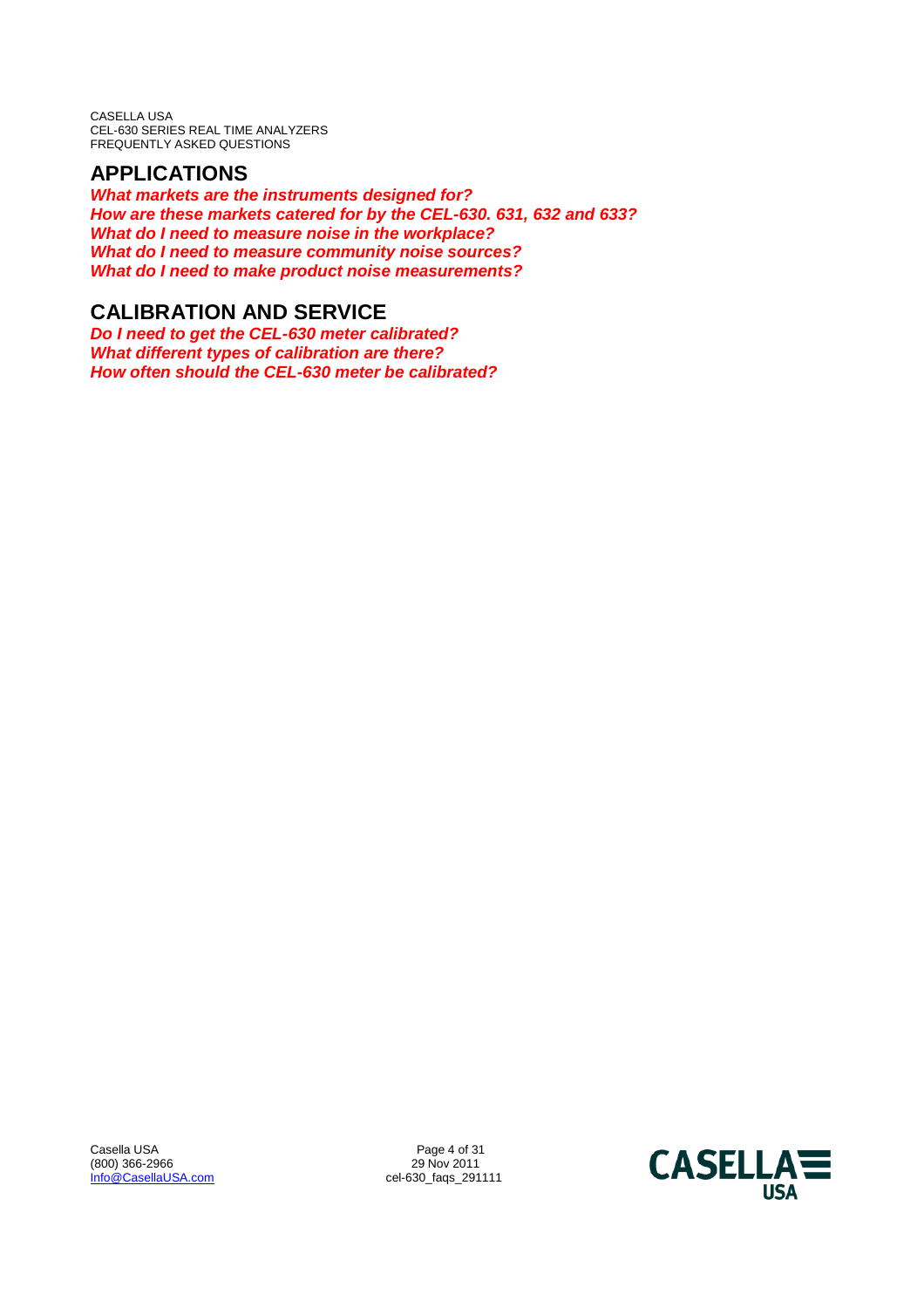# **FAQ's: INTRODUCTION**

## *How do these instruments fit into the CEL product range?*

### **CEL-240 Series**

The simplest meters now include the CEL-240 series and include the CEL-240, 242, 244 and 246 models featuring ANSI type 2 accuracy sound level meters with Sound Pressure Level (SPL), Maximum Noise Level (Max), Average Noise Level (Leq/Lavg) (CEL-244, 246 only) and basic data logging (CEL-242, 246 only) measurement capabilities.

## **CEL-350 Series**

The range of cableless personal noise dosimeters includes the CEL-350 Lite, the popular CEL-350 and the CEL-352 Plus. The new CEL-350 dBadge dosimeter adds a small badge style dosimeter with cable-less microphone to the range for added convenience. The CEL-35X series includes a complete range of features and measurement capabilities for all workplace noise applications including OSHA, ACGIH and ISO protocols.

## **CEL-620 Series**

.

The mid range instruments are the CEL-620 integrating sound level meter and the integrating environmental real time analyzer CEL-621. The CEL-620 is a simple instrument for broadband or octave band measurements only while the CEL-621 provides integrating/averaging and measurement of statistical parameters used in environmental noise measurements. The instruments are fitted with powerful DSP technology that allows many popular measurements to be made very simply. Both type 1 and type 2 models are available for the CEL-600 range and all of them have a full color, high resolution display.

## **CEL-630 Series**

The top of the range meters are the **CEL-630, CEL-631, CEL-632** and **CEL-633** real time analyzers which feature parallel capture of level against time and frequency. The meters measure all noise parameters simultaneously and offer options for just overall level recording or full time history data logging. The CEL-630 series are available as ANSI Type 1 or Type 2 accuracy meters depending on the selection of the microphone capsule.

Casella USA **Page 5 of 31** (800) 366-2966 29 Nov 2011<br>  $\frac{1000 \text{ Ca} \cdot \text{m}}{\text{m} \cdot \text{m}}$  29 Nov 2011 cel-630\_faqs\_291111









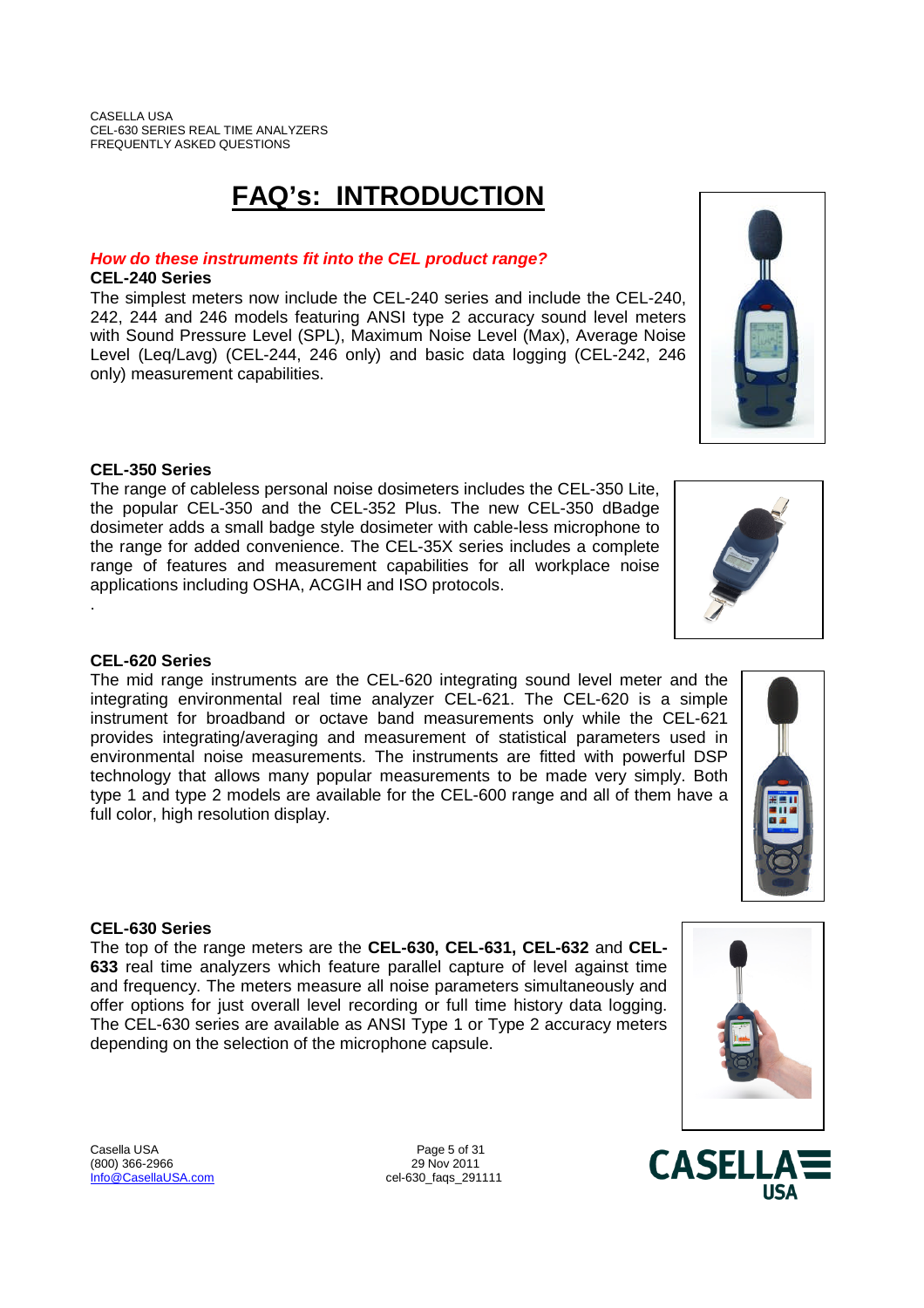#### *What models are there in the CEL-630 range?*

There are 4 main models, with three frequency variants and 2 accuracy variants available – the **CEL-630, CEL-631, CEL-632 and CEL-633**. Each model is available as a broadband **A** variant, a broadband plus octave band **B** variant or a broadband plus third octave **C** variant. Each model is available as a **Type 1** or **Type 2** accuracy meter depending on the selection of the microphone capsule. This makes a total of 24 possible variations to suit the exact requirement for a particular task. All are designed using the same body casing and internal hardware. The difference between them is in the internal firmware programming that gives them their specific measurement capabilities.

| <b>Key difference</b>                                                    | <b>CEL-630</b> | <b>CEL-631</b> | <b>CEL-632</b>    | <b>CEL-633</b> |
|--------------------------------------------------------------------------|----------------|----------------|-------------------|----------------|
| <b>Basic sound level</b><br>meter functionality                          | Yes            | Yes            | Yes               | Yes            |
| Integrating/Averaging<br>functionality with user<br>selectable threshold | Yes            | Yes            | Yes               | Yes            |
| Maximum and<br>minimum and peak                                          | Yes            | Yes            | Yes               | Yes            |
| Single event level                                                       | Yes            | Yes            | $\overline{Y}$ es | Yes            |
| <b>Takt maximal level</b><br>3&5                                         | Yes            | Yes            | Yes               | Yes            |
|                                                                          |                |                |                   |                |
| Real time broadband<br>mode                                              | Yes in A model | Yes in A model | Yes in A model    | Yes in A model |
| Real time Octave<br>band frequency<br>analysis mode                      | Yes in B model | Yes in B model | Yes in B model    | Yes in B model |
| Real time Third<br>Octave band<br>frequency analysis<br>mode             | Yes in C model | Yes in C model | Yes in C model    | Yes in C model |
| Run memory                                                               | Yes            | Yes            | Yes               | Yes            |
| USB interface to<br>computer                                             | Yes            | Yes            | Yes               | Yes            |
| Voice notes recording                                                    | Yes            | Yes            | Yes               | Yes            |
| Event threshold<br>triggering                                            |                |                | Yes               | Yes            |
| Periodic storage                                                         |                |                | Yes               | Yes            |
| Time history storage                                                     |                |                | Yes               | Yes            |
| Audio recording                                                          |                |                | Yes               | Yes            |
| Back erase                                                               |                |                | Yes               | Yes            |
| User selectable<br>markers                                               | Yes            | Yes            | Yes               | Yes            |
| <b>Statistical parameters</b><br>for environmental<br>noise measurements |                | Yes 5 x LN%    |                   | Yes 5 x LN%    |
| Direct printing on site                                                  | Yes            | Yes            | Yes               | Yes            |

Casella USA Page 6 of 31 (800) 366-2966<br>Info@CasellaUSA.com

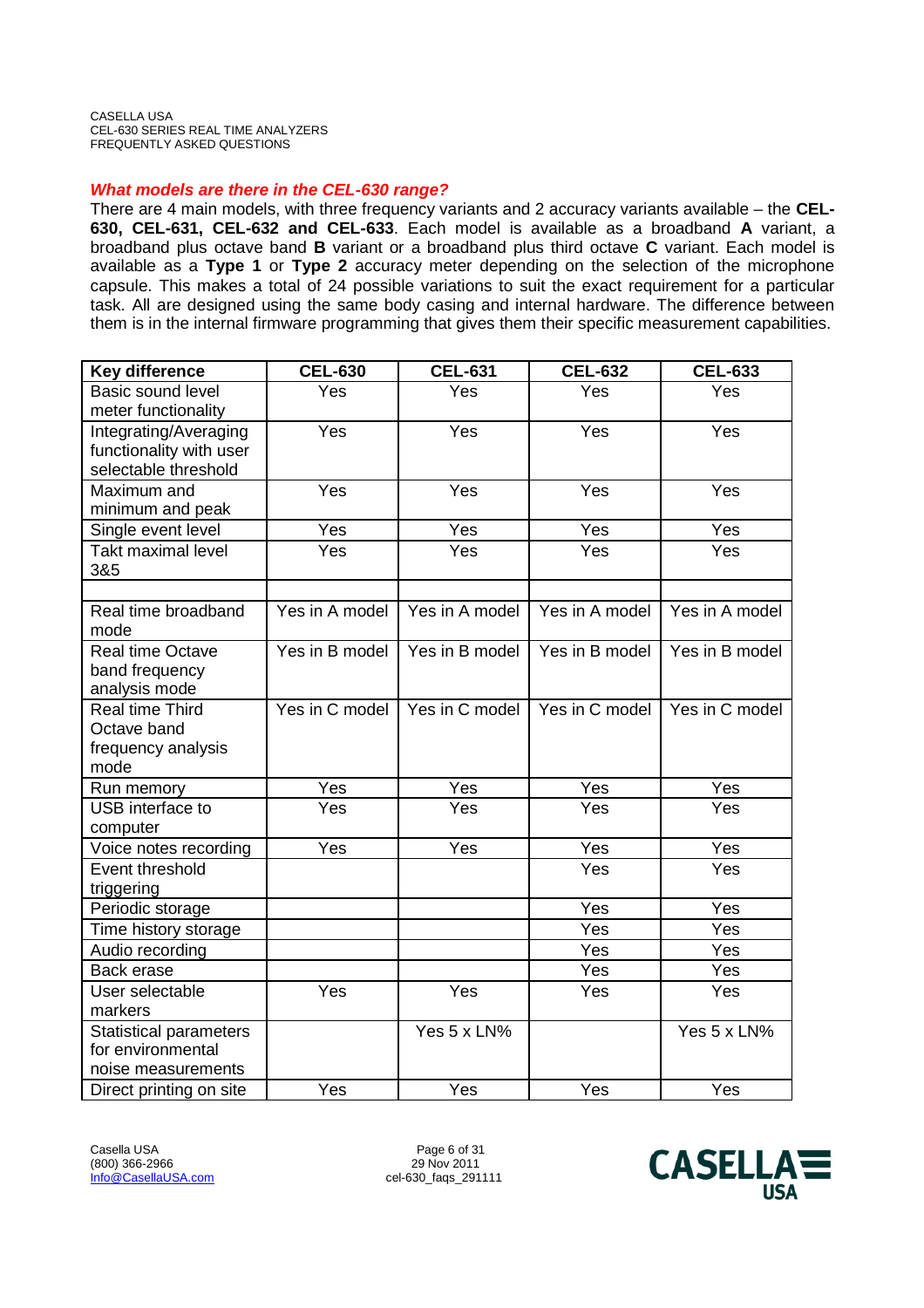# **FAQ's: COMPARISONS TO PREVIOUS CEL MODELS**

### *What is the main difference between the CEL-630 models?*

The main difference is the addition of the 5 extra LN% parameters in the **CEL-631** models. The **CEL-630** is equipped with integrating sound level measurement capability and the **CEL-631** provides additional measurement of 5 broad band LN% values. The **CEL-630** is ideal for recording in variable or impulsive climates where the time averaging facility will be useful while the **CEL-631** is ideal for basic environmental noise measurements that require the statistical noise levels such as LN10% or LN90%. The new models may also be configured to display as many or as few noise parameters (up to a maximum of 9 during the run) from the complete list that is available. All the valid combinations of parameters are recorded for every run and are available for review after download to the computer. The **CEL-632** adds the capability to data log the time history information at regular intervals to provide max, min and time average data while the **CEL-633** adds the collection of 5 x LN% values to the recording.

#### *Which earlier versions of CEL sound level meters now correspond to the new models?*

The new **CEL-630** range consists of 24 models including the type 1 and type 2, basic broadband only, integrating broadband and octave band versions. The new **CEL-630** models now replace the earlier CEL sound level meters as follows;

- CEL-450.A2 becomes the **CEL-630.A2** (integrating broadband meter type 2)
- CEL-450.A1 becomes the **CEL-630.A1** (integrating broadband meter type 1)
- CEL-450.B2 becomes the **CEL-630.B2** (integrating meter with octave bands type 2)
- CEL-450.B1 becomes the **CEL-630.B1** (integrating meter with octave bands type 1)
- CEL-450.C2 becomes the **CEL-630.C2** (integrating meter with 1/3 oct bands type 2)
- CEL-450.C1 becomes the **CEL-630.C1** (integrating meter with 1/3 oct bands type 1)
- CEL-490.A2 becomes the **CEL-633.A2** (integrating broadband meter type 2)
- CEL-490.A1 becomes the **CEL-633.A1** (integrating broadband meter type 1)
- CEL-490.B2 becomes the **CEL-633.B2** (integrating meter with octave bands type 2)
- CEL-490.B1 becomes the **CEL-633.B1** (integrating meter with octave bands type 1)
- CEL-490.C2 becomes the **CEL-633.C2** (integrating meter with 1/3 oct bands type 2)
- CEL-490.C1 becomes the **CEL-633.C1** (integrating meter with 1/3 oct bands type 1)

#### **Notes:**

- The **<sup>2</sup>** suffix designates that the instrument is provided with the CEL-252 ANSI type 2 microphone (1/2" diameter).
- The **<sup>1</sup>** suffix designates that the instrument is provided with the CEL-251 ANSI type 1 microphone (1/2" diameter)
- The **<sup>A</sup>** suffix designates that the instrument is supplied as a broadband only meter with no frequency analysis capability (easily available as an upgrade) together with the standard CMC51 USB cable, foam windscreen and wrist strap.
- **The B** suffix designates that the instrument is supplied with whole octave band frequency analysis capability (plus the broadband capability) together with the standard CMC51 USB cable, foam windscreen and wrist strap.

Casella USA Page 7 of 31 (800) 366-2966<br>Info@CasellaUSA.com

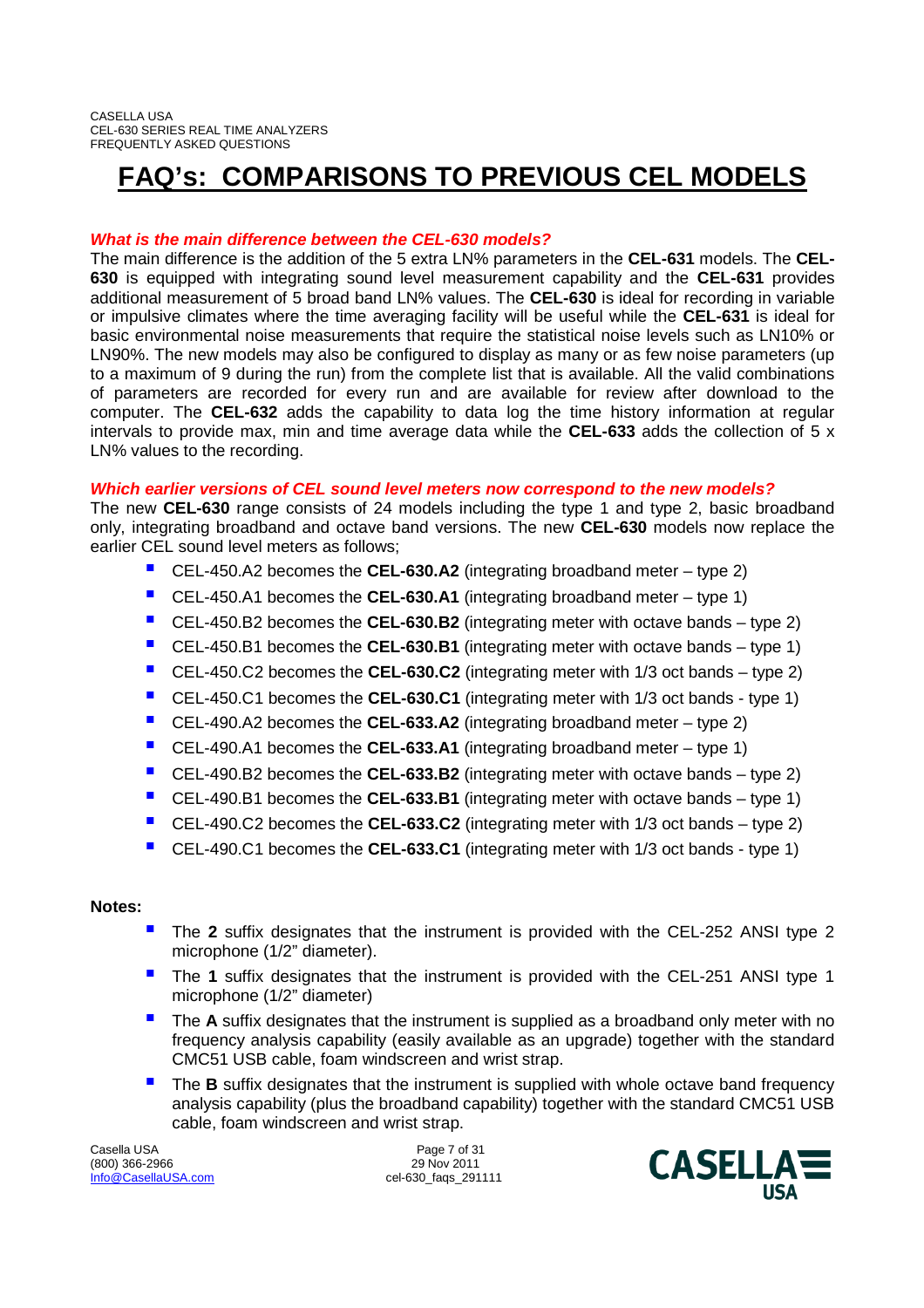- **The C** suffix designates that the instrument is supplied with whole octave and third octave band frequency analysis capability (plus the broadband capability) together with the standard CMC51 USB cable, foam windscreen and wrist strap.
- All CEL-630 models can be supplied with optional Insight<sup>™</sup> database software as part of the standard kit.

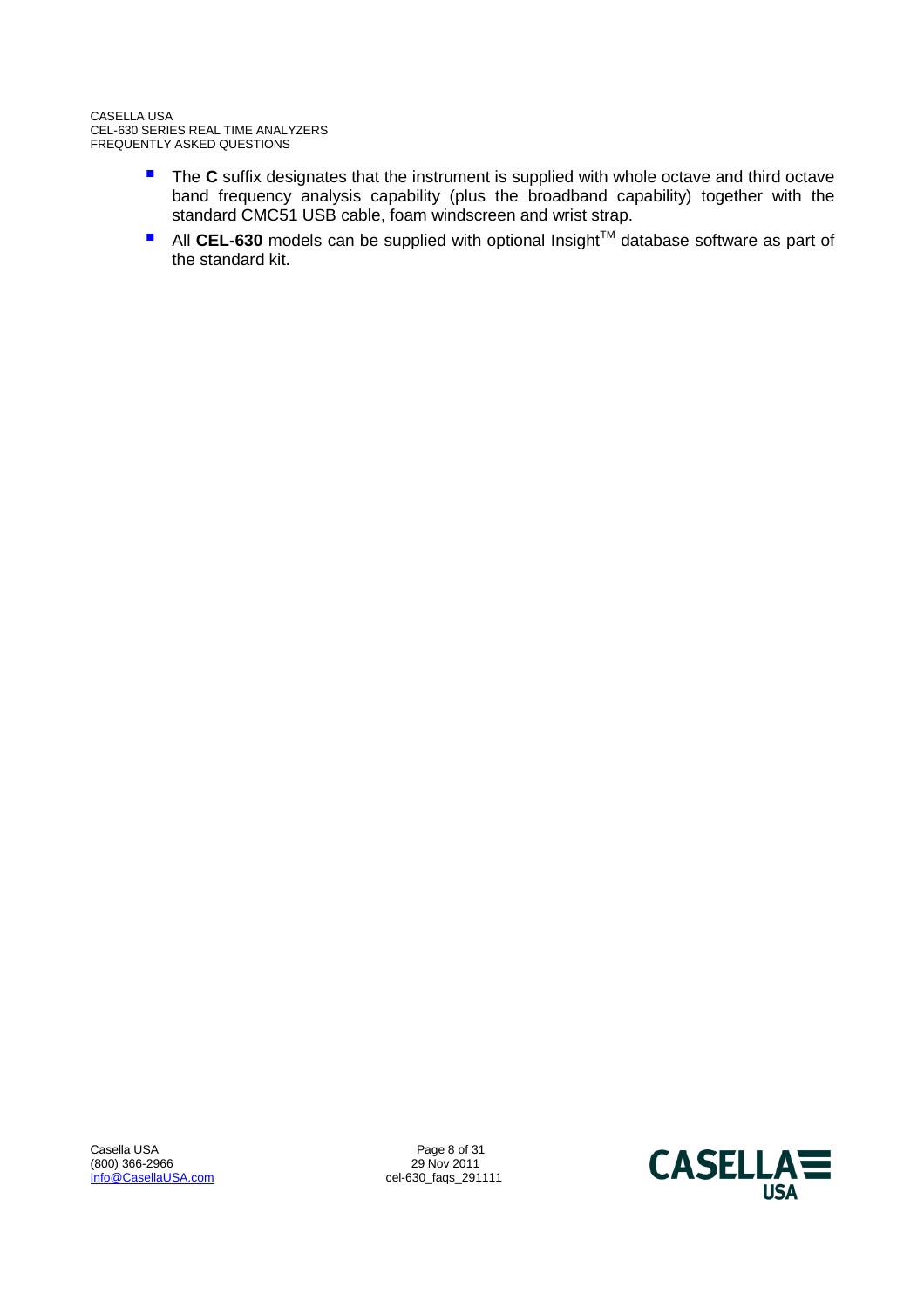# **FAQ's : KEY PRODUCT FEATURES**

#### *Why is it advantageous to have a large dynamic range?*

All the **CEL-630** instruments have a single measurement range of 120dB. This means that the unit effectively measures from its noise floor (~18dBA broadband) up to 143.3dBCpk. In octave or third octave mode this noise floor is even lower in each frequency band. Other instruments measure with a limited dynamic range (e.g. 70dB), so as the noise climate changes, adjustment to the selected measurement range is necessary. If this adjustment is not done correctly prior to the measurement starting then the instrument can overload or go under-range, meaning the measurement is potentially spoiled because of missed noise levels and inaccuracies. Also, instruments with smaller dynamic ranges can be limited for environmental use. This is because the dynamic range may be insufficient to cope with low night time and high daytime noise levels within the same run, especially during unattended monitoring. The large dynamic range of the **CEL-630** meters solves all of these problems and makes for an easy-to-use instrument. No adjustment to the measurement range is required by the user. It is always on the right range for the normal measurement task.

#### *What is a real time analyser?*

A 'Real Time Analyzer' describes how a noise meter takes measurements in frequency analysis modes. Essentially, each of the whole octave (or 1/3 octave) bands are measured in parallel (simultaneously). This gives a frequency spectrum of the noise on the instrument screen in 'Real Time' where all detail is shown at the same time. This is in contrast to older frequency analysers, which measured the octave bands sequentially. This meant that the units would start measuring at the lower frequency bands (e.g. 16 Hz) and step in turn up to the higher frequencies (e.g. 16 KHz) one band at a time. Real time analysers therefore have several unique advantages over sequentially analysers. Firstly, the measurement is much faster by the nature of simultaneous analysis. Secondly, it is more accurate as it will not miss any intermittent or transient noise. Thirdly, sequential analysers cannot be used for the measurement of environmental noise with respect to frequency. The nature of environmental noise is intermittent or variable so older sequential analysers simply miss some of the data as they step through the bands that are required for the measurement. The **CEL-630.B or CEL-630.C** models overcome all of these limitations by use of up to date DSP (Digital Signal Processing) technology.

#### *What are Octave and One Third Octave bands and what are they used for?*

Frequency analysis is used for many applications but the most common are as follows. Octave bands are most frequently used in occupational hygiene measurements. Workplace noise regulations stipulate that an employer should ensure any hearing protection supplied to an employee is *fit* for the purpose. Part of this means they are suitable for the noise the individual is being exposed to. The way this is done is by measuring the frequencies an employee is exposed to in octave bands and ensuring the hearing protection that is supplied offers good enough protection at frequencies where the dB level was highest. Third octave band analysis is mainly used for problem solving in noisy areas where a solution needs to be applied to a problem source. The extra detail compared with whole octave band analysis gives the acoustic engineer sufficient information to correctly diagnose the problem and supply or recommend an adequate solution.

#### *Why is there a color LCD in the CEL-630?*

The **CEL-630** models feature a full color, high resolution liquid crystal display (LCD) to show the noise readings to the user. The resolution of the display is 240 pixels horizontally by 320 pixels vertically. This is the same resolution as a quarter VGA screen as used in many personal digital assistant (PDA) pocket computers. The benefit of this very high resolution is that it makes viewing the screen very clear and sharp to see the fine detail in some of the displays.

Casella USA **Page 9 of 31** (800) 366-2966 29 Nov 2011

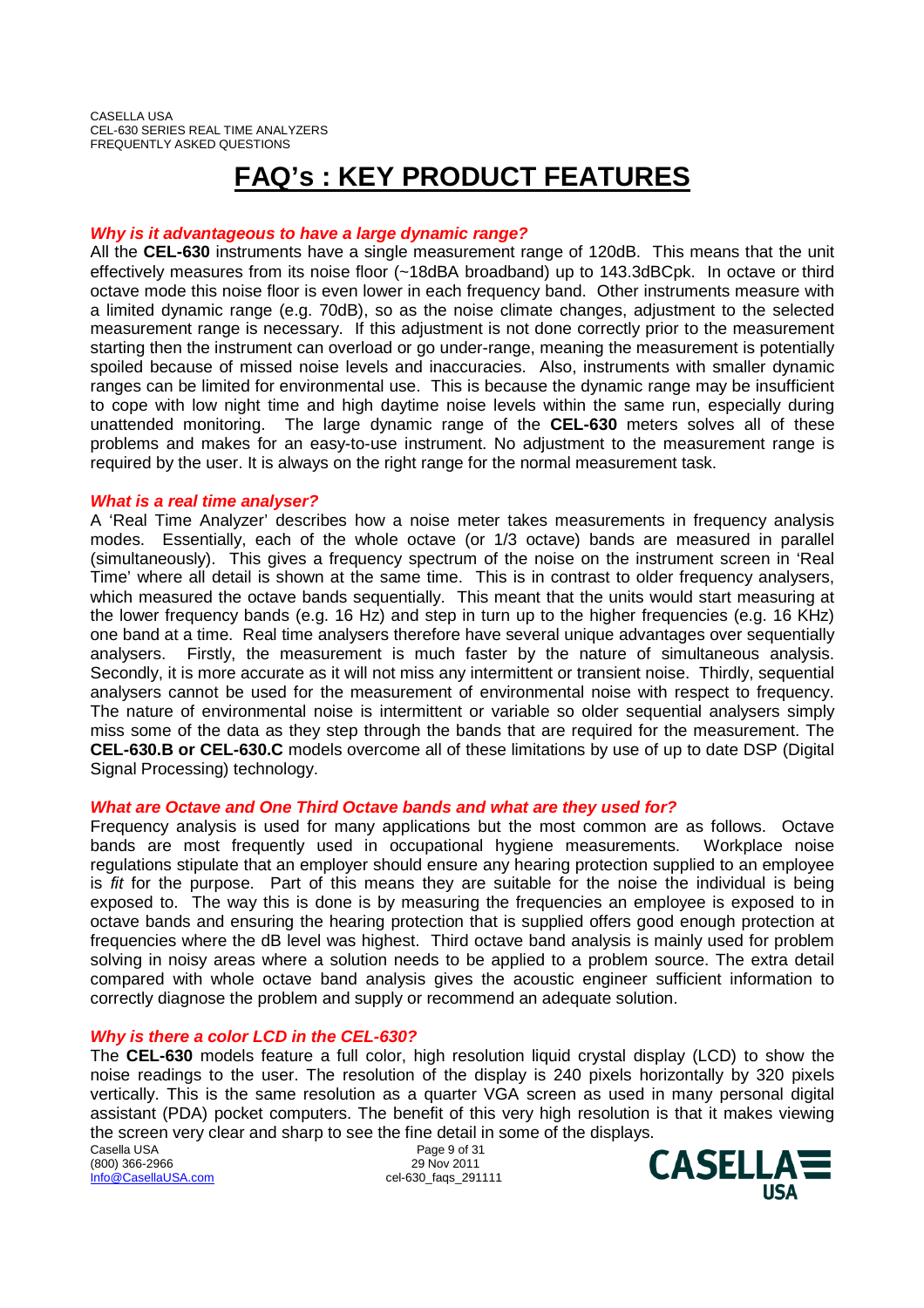Some older graphic LCD based sound level meters were fitted only with monochromatic displays to show "black" on "white" text and numbers. The limited resolution of these displays at typically 128 x 64 pixels made the screens look very "grainy". Screens in the **CEL-630** series instruments are used to not only show the results but to show them with color coding to indicate to the user what "mode" the instrument is currently in. Red bars at the top and bottom of the screen indicate that the meter is currently "Stopped". That is, in the standby mode ready to begin a run. Yellow bars indicate that the instrument is in the "Calibration" mode. Green indicates the instrument in the "Run" mode and collecting data. Dark blue indicates the meter is in the "Setup" mode and can be configured for operation. Light blue indicates the meter is in "Memory Recall" mode and is showing the previously stored run data.

### *Why do I need all the results from the CEL-630?*

Many sound level meters are able to provide some of the popular noise parameters that many users need while others are not. Those meters that can potentially measure with a wide variety of combinations of frequency response, time response and exchange rate must be pre-configured or "Setup" prior to a measurement to be sure that they will collect the data in the right format that is appropriate for the measurement task required.

This can be a problem if the inexperienced user is not used to using the particular instrument every day for this task and so is likely to run the risk of overlooking a key setting that will potentially invalidate the readings. The **CEL-630** range eliminates all of these potential troubles because it stores the noise parameters with all the frequency weightings A, C and Z plus all the time responses S, F and I plus all the exchange rates  $Q=3$ ,  $Q=4$  and  $Q=5$  for every run that it makes. Additionally, the statistical LN% parameters are also measured\*. This means that the user is not forced to get the selection right before beginning the run because the instrument will always measure everything relevant that it is capable of and storing the results for later review and transfer to a computer.

Every run saves every relevant noise parameter that can easily be accessed through the USB interface and copied into a spreadsheet or text document. Special software is not required as every instrument can be connected to a personal computer and will appear in an Explorer window just as a standard memory card would do.

(\* Note this feature is model dependant)

#### *What does 'data logging' mean?*

The term 'data logging' describes how an instrument stores the time history variations of certain noise parameters. For example, the **CEL-630** and **CEL-631** meters do not measure intervals (Periods/Profiles) of data. If the **CEL-630** was run for an hour, then only the overall (cumulative) data for the whole hour would be saved in the memory and downloaded to a PC. By this definition the **CEL-630 and CEL-631** models are not currently available as data logging instruments although they do store overall results in memory.

#### *What are the differences between 'periods' and 'profiles'?*

Periods and profiles are used to obtain a time history recording of the noise. The difference between periods and profiles is really down to how much detail of this time history is required. Periods tend to measure more parameters of a long interval (e.g. 1 minute up to 1 hour), whereas profiles generally measure over a shorter interval of perhaps a few seconds to a few minutes to get additional detail of a few key parameters. The **CEL-632 and CEL-633** meters do measure in intervals and record all the noise parameters over the complete measurement run. A single answer is produced for the whole of the run for the maximum or the minimum or the average level. Plus data are logged at regular intervals of time to enable temporal variations to be captured.

Casella USA Page 10 of 31<br>
(800) 366-2966 (800) 966-2966 (800) 966-2966 (800) 366-2966<br>Info@CasellaUSA.com

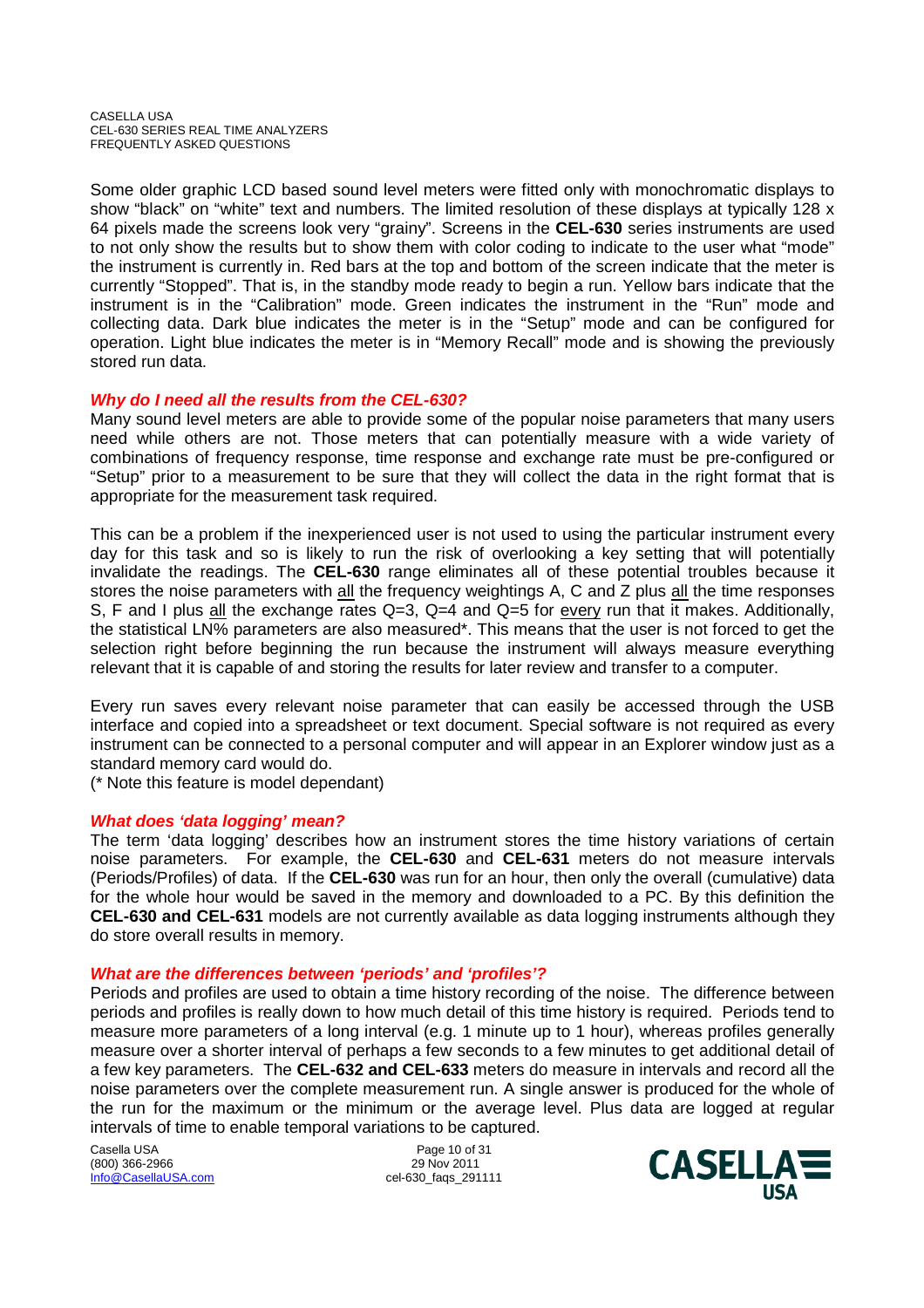# **FAQ's : UPGRADE OPTIONS**

### *Can a CEL-630 instrument be upgraded from one model to another?*

The **CEL-630** instruments have been designed around a common instrument hardware platform that allows considerable upgrade options to be available to users. This ensures that users can start with the model that suits their initial needs and that it can be upgraded at a later date when there are new tasks to perform. The user can upgrade from any model in the range to any higher model in the range without having to buy a completely new instrument as and when the requirements change in the future. This upgrade ability is a key feature of the **CEL-630** range of meters.

#### *How do I upgrade for accuracy?*

Upgrades include changing from a type 2 to a type 1 model to improve the accuracy of the measurements. Changing the CEL-252 microphone for the CEL-251 enables this very easily and can be easily accomplished by the user in the field. Both microphone capsules are designed to the industry standard ½" thread size and so can be easily substituted or swapped as required.

#### *How do I add frequency analysis to a basic broadband model?*

Models originally purchased as broadband only versions, i.e. a **CEL-631.A** can be upgraded to include the octave bands, i.e. a **CEL-631.B,** by returning the units to an authorized Casella CEL Service Center where the new operational firmware will be programmed into the meter. No changes to the instruments hardware are required for upgrades to the new CEL-630 family. Specify the part number CEL-63X/UPAB to add the octave band features to a broadband instrument.

#### *How do I change from an octave band to a third octave band model?*

Models originally purchased as octave band only versions, i.e. a **CEL-632.B** can be upgraded to include the third octave bands, i.e. a **CEL-632.C,** by returning the units to an authorized Casella CEL Service Center where the new operational firmware will be programmed into the meter. No changes to the instruments hardware are required for upgrades to the new CEL-630 family. Specify the part number CEL-63X/UPBC to add the third octave band features to an octave band instrument.

## *How do I change from a CEL-630 to a CEL-631?*

A basic **CEL-630** can be upgraded to add the extra features of a **CEL-631** (or any other model in the range) by returning the unit to an authorized Casella CEL Service Center where the new operational firmware will be programmed into the meter. Specify the part number CEL-630/UP631 to add the comprehensive time averaging features. The Casella Insight software package originally provided (option) with the **CEL-630** will still communicate with the upgraded **CEL-631** model.

Casella USA **Page 11 of 31** (800) 366-2966 29 Nov 2011 Info@CasellaUSA.com cel-630\_faqs\_291111

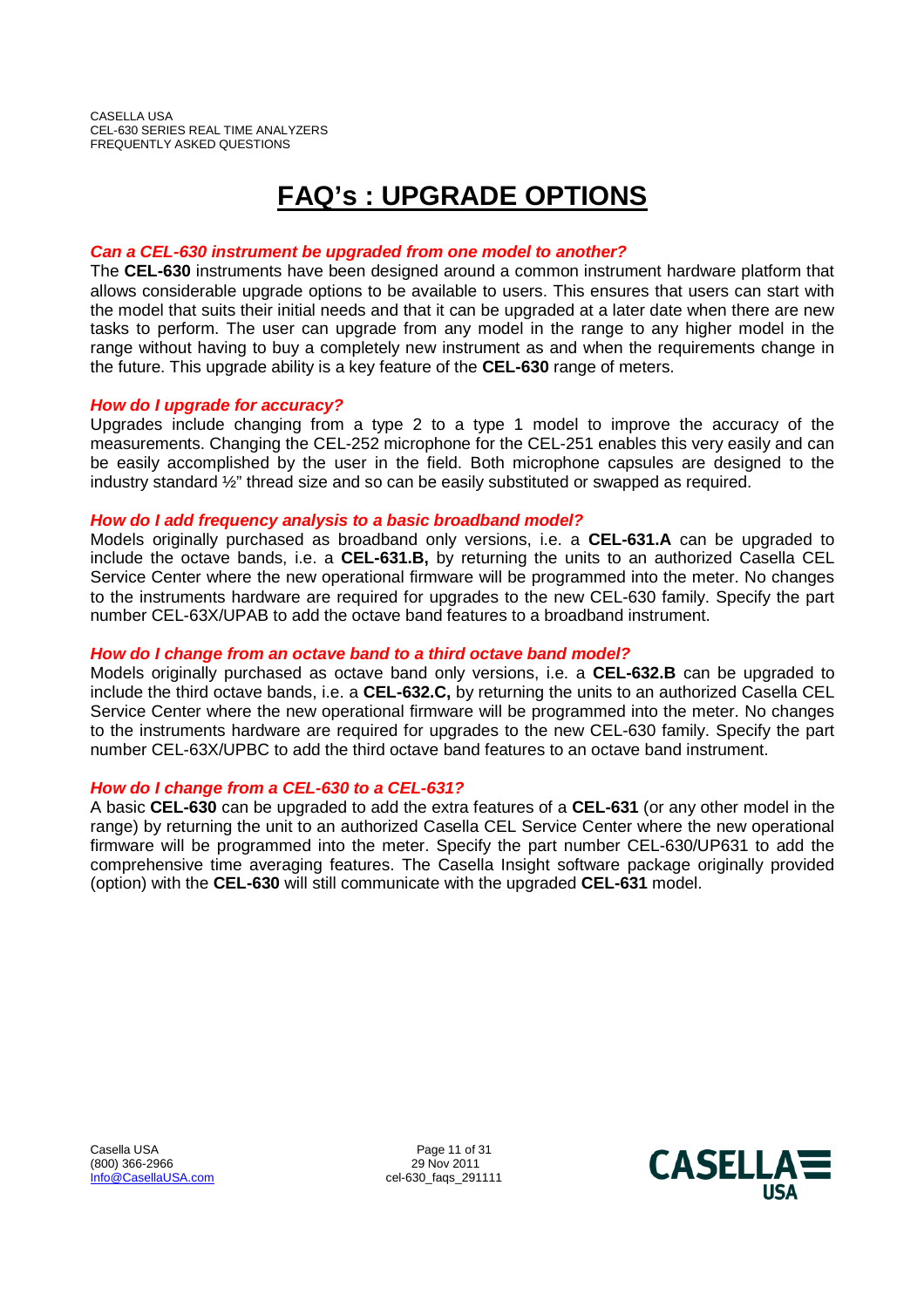# **FAQ's: INSTRUMENT OPERATION**

#### *How long will standard alkaline batteries last in a CEL-630?*

A set of 3 AA alkaline cells can power a **CEL-630** meter for up to **12 hours** continuous operation at normal room temperature without the use of the backlight feature. Running time when using the backlight will reduce this but should still be more than 8 hours with the backlight setting on the low intensity mode. Lower temperatures will reduce useful battery life. Alkaline batteries are recommended for longest running time.

#### *Can rechargeable batteries be used in a CEL-630?*

NiCad rechargeable batteries can be used instead of alkaline batteries but will only last for about 3 hours at normal room temperature. The rechargeable battery pack will operate successfully down to lower temperatures than alkaline batteries and so are recommended in colder climates. NiCad batteries may be recharged externally and used repeatedly in these instruments as per the manufacturer's recommendations. Rechargeable NiMH batteries are also available in AA size formats if required and will have a considerably longer useful operational running time than traditional NiCad cells.

### *What other types of power supplies can be used for a CEL-630?*

An external 12Vdc supply can be used to power the **CEL-630** meters from any standard ac mains source. The instrument draws approximately 170mA from the power supply under normal operation. The CEL-PC18 plug top mains transformer is available to power the **CEL-630** meters from a normal domestic 120 or 240 Vac supply. External dc power can also be provided from a car battery for long term unattended environmental noise surveys using an appropriate cable such as a C6708 fitted with a 2.1mm plug and alligator clips. The **CEL-630** meter can also be powered through the USB interface from a personal computer if required using the standard CMC51 cable or from a plug top USB power supply. The internal 3 x AA batteries may be left in the meter when powered from an external source in case there is an interruption to the external supply. The meter will immediately switch back to the internal batteries until external power is restored.

#### *How can the instrument be operated in poor lighting conditions?*

The **CEL-630** meter can be used in poor lighting conditions with a backlight that provides sufficient illumination to clearly view the screen display. The backlight is controlled from the keypad by pressing any button once configured. The duration that the backlight stays on for can be selected from the Instrument Setup menu. Selections can be made from Off through 1, 5, 10, 15 and 30 seconds delay to reduce the risk of wasting battery life. An "always on" choice is also available if the meter is to be powered from an external power source to prevent draining the internal batteries.

#### *How can the instrument be simplified for a specific measurement task?*

The most popular settings for industrial hygiene measurements around the world are already preprogrammed into the instrument's memory and can be selected from the SETUP menu. These include settings for OSHA, ACGIH, DoD, and ISO style measurements plus 2 separate user defined SETUPs. Any of the multitude of noise parameters that the **CEL-630** meters can measure can be selected (up to a maximum of 9) or deselected from the keypad to reduce the displayed values to just a single noise unit if required.

At least one parameter must be selected with the time average level Leq being the default value. The user defined SETUP can then be saved in the instruments memory. For example, the meter could be

Casella USA **Page 12 of 31** (800) 366-2966 29 Nov 2011 Info@CasellaUSA.com cel-630\_faqs\_291111

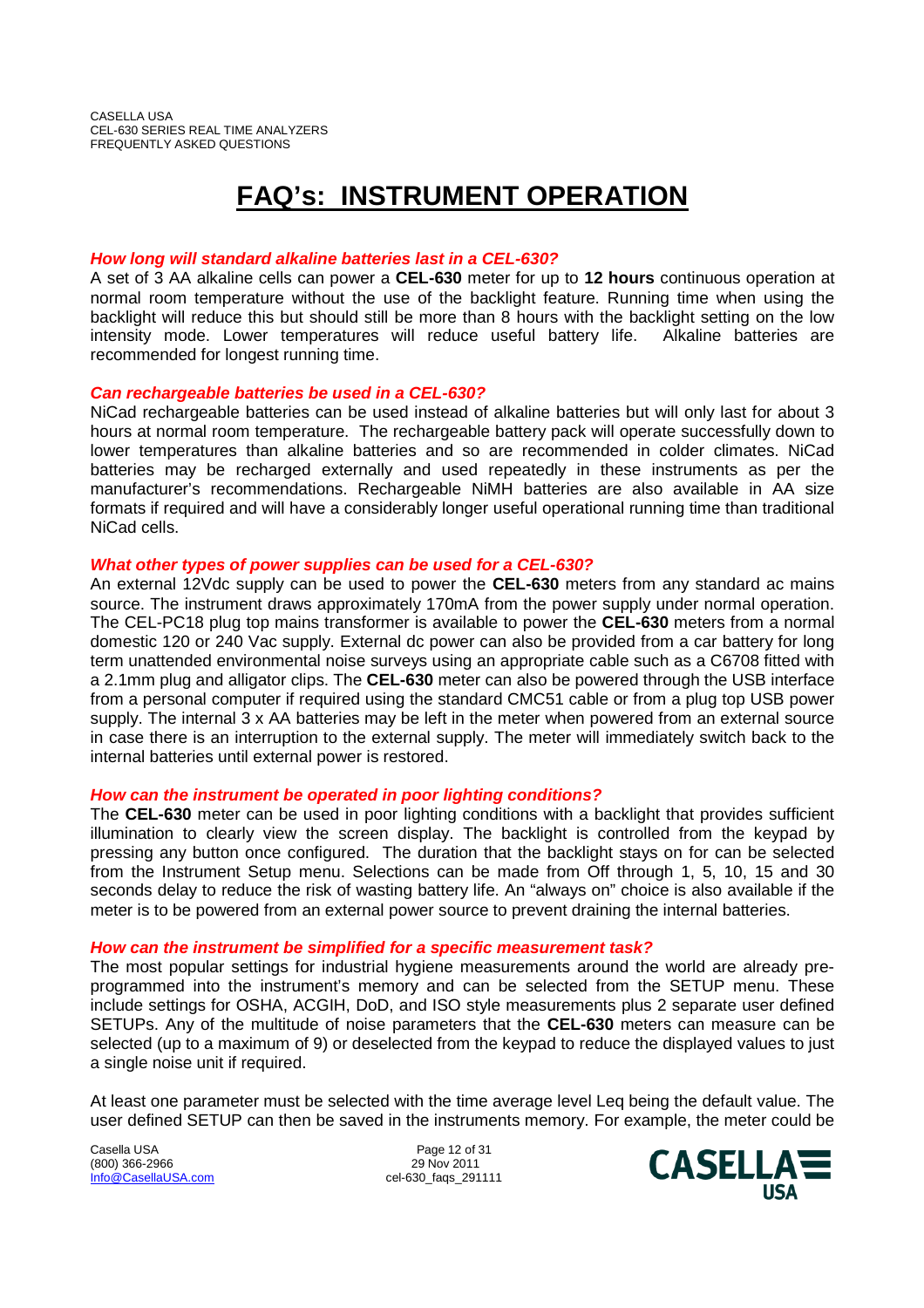set to measure just Max and Leq for a very simple measurement procedure without having to view any other unwanted or un-necessary parameters that may not be relevant to the particular measurement.

#### *How can the CEL-630 be used for outdoor measurements?*

The **CEL-630** instruments are designed to be used for long term noise recording outdoors when suitably protected against the weather in a case such as the CEL-6847 and with protection for the exposed microphone and preamplifier.

#### *How is the microphone protected during outdoor operation?*

The microphone and preamplifier used on the **CEL-632 and CEL-633** environmental meters need to be protected during outdoor measurement applications against the local effects of wind and rain. The CEL-6737 windscreen and protection system is provided as an optional accessory with the instrument and should be used at all times.

#### *What communication options are available for use with the system?*

Noise results stored in the **CEL-630** can be recovered by connecting a laptop PC to the USB port on the bottom of the meter with the standard USB CMC51 cable. The data files are stored as binary files and should be downloaded using the Casella Insight software with the CEL-63X Plugin. Runs are sequentially labelled in folder sorted by date and time and may be transferred to Insight software.

#### *What baud rates are available for RS232 communication?*

The data connection with a personal computer is made by the standard high speed USB method that is compliant with the type 2.0 standards. As such, baud rates are not relevant in this operation. In fact, connection to a computer is very simple. Just plug the meter into the computer and it will be automatically recognised as a standard memory device and will immediately become available for inspection using Casella Insight.

#### *What real time digital output is available from a CEL-630 meter?*

A digital output is available from any **CEL-630** meter through the standard USB socket on the bottom of the instrument that may be connected to a PC running a copy of special Casella CEL test program Windows software. Usually this is used by calibration laboratories to perform regular testing and revalidation.

#### *What other outputs are available from a CEL-630 meter?*

All **CEL-630** sound level meters feature an unconditioned (un-weighted) analog ac output signal available on a standard 2.5 mm jack socket that provides a voltage proportional to the signal level at the microphone. The ac signal is not affected by the frequency weighting selected in the meter so 'A' weighted measurements can be calculated and displayed in the instrument while the linear (unweighted) noise level is output to a connected audio tape recorder for audio recordings or other suitable device such as for recording .wav files on a computer. The analog ac output signal is always the (un-weighted) broadband overall noise level even when the instrument is performing real time frequency analysis. The output level is 1 Vrms for a displayed level of 104 dB.

#### *What other inputs are available for a CEL-630 meter?*

A standard **CEL-630** sound level meter can be fitted with a line input adaptor such as the CEL-216 or CEL-516 for laboratory recalibration procedures. This allows standard electrical test signals to be injected into the instrument for compliance testing according to relevant national and international standards.

#### *Is a log dc output available on a CEL-630 meter?*

Casella USA 2008 2010 2010 2010 21:00 21:00 22:00 23:00 23:00 23:00 24:00 25:00 25:00 25:00 25:00 25:00 25:00 25:00 25:00 25:00 25:00 25:00 25:00 25:00 25:00 25:00 25:00 25:00 25:00 25:00 25:00 25:00 25:00 25:00 25:00 25:0 (800) 366-2966<br>Info@CasellaUSA.com

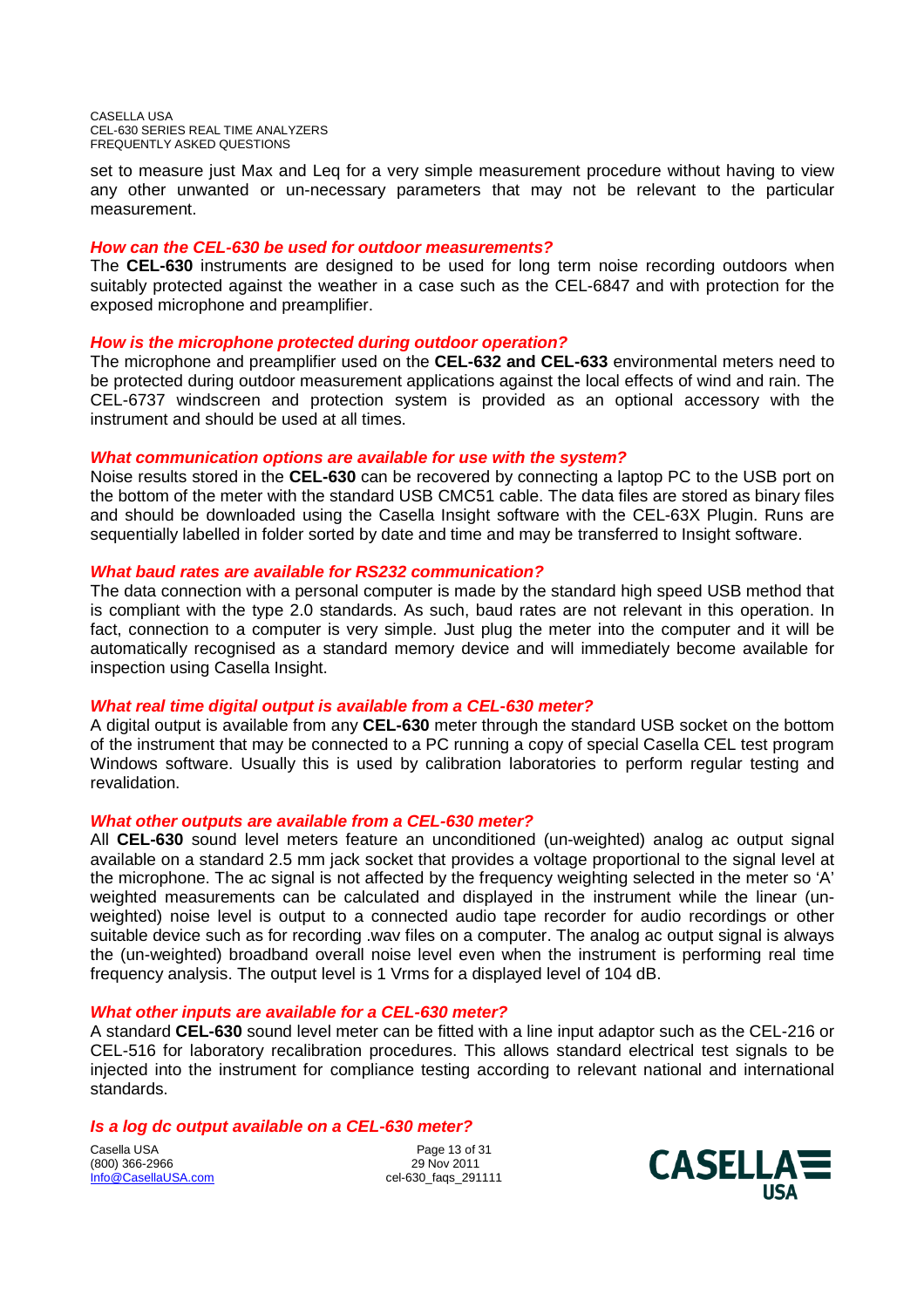A log dc signal output is not available as standard on a **CEL-630** meter but is available as an option. Contact Casella USA for details of this option.

(800) 366-2966 29<br>
Info@CasellaUSA.com 29 Nov 2011<br>
29 Nov 2011<br>
29 Nov 2011

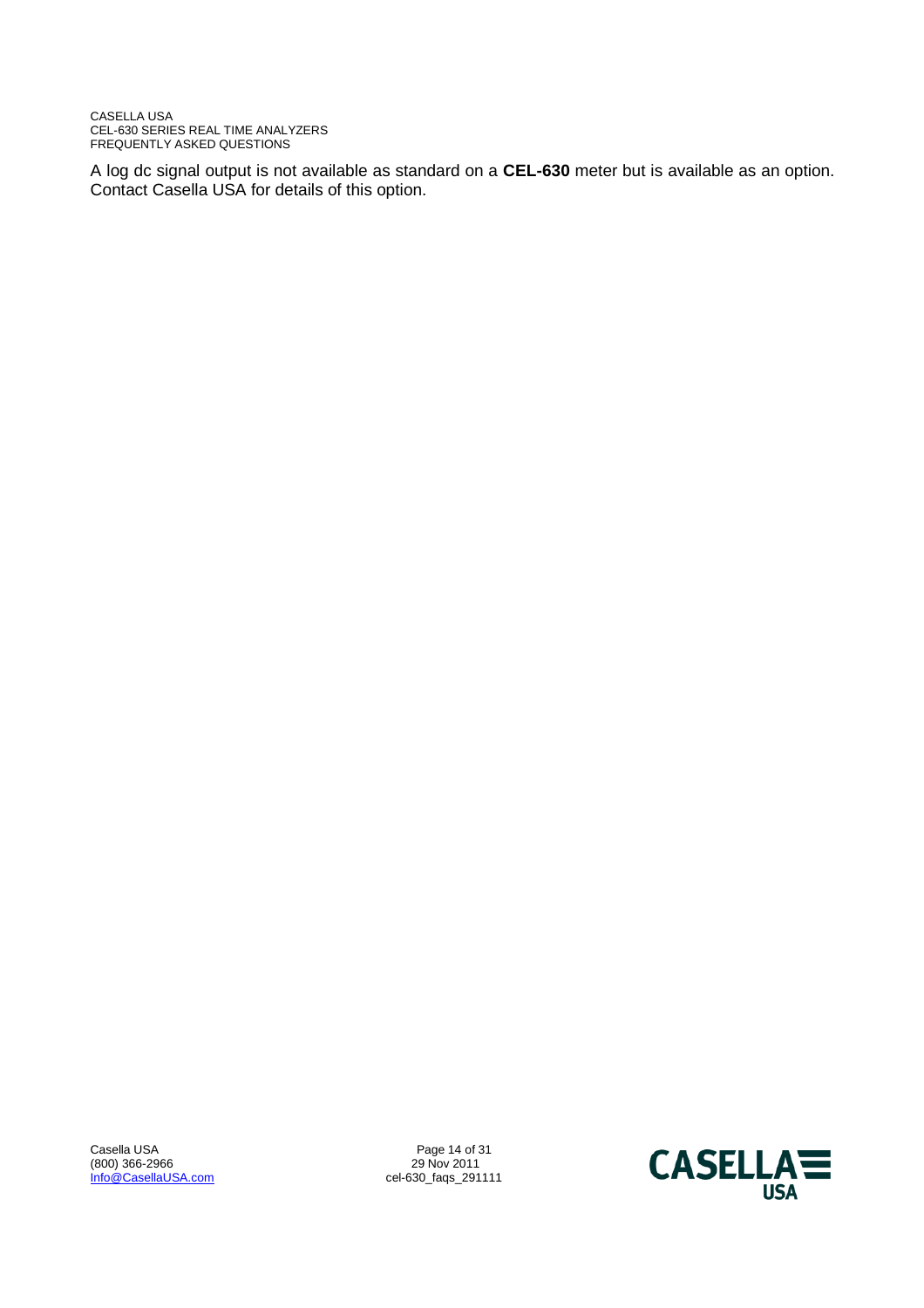# **FAQ's: INSTRUMENT FUNCTION**

# **INSTRUMENT SETUP**

### *What type of microphone is fitted to a CEL-630 type 1 meter?*

Precision versions of all the **CEL-630** models are fitted with a CEL-251 half-inch diameter pre polarized electret condenser microphone. This device does not require a 200 Vdc polarization voltage to energize the microphone and this leads to a more reliable meter when used in humid or moist environments.

### *Can other types of microphones be used with a CEL-630 meter?*

Any other pre polarized electret condenser microphones of 50 mV/Pa nominal sensitivity can be used with a **CEL-630** meter but not the traditional air condenser types that require the 200 Vdc bias voltage supply since this is not present in the body of the meter. The type 2 variants of the **CEL-630** sound level meters are provided with a CEL-252 half-inch diameter pre polarized electret condenser microphone. This device also does not require a 200 Vdc polarization voltage to energize the microphone and this leads to a more reliable meter when used in humid or moist environments.

#### *Does the microphone capsule have to be switched to change between IEC and ANSI type measurements?*

No, it is not necessary to switch microphone capsules as with some older sound level meter designs. The **CEL-630** meters have a software selection in the instrument SETUP menu option that enables the different correction factors of the IEC and ANSI specifications for the frequency response of the meter to signals at different angles. The supplied microphone capsule is designed to fulfil the requirements of the IEC standard with a free field response. A switchable frequency correction circuit in the meter changes the response to match the random incidence tolerances required by many ANSI standards or when the meter is used in enclosed spaces in a reverberant sound field.

#### *How are non-acoustic signals input into a CEL-630 meter?*

A suitable line input adaptor such as the CEL-216 screwed to the thread of the preamplifier of the instrument provides a means of connecting the **CEL-630** to the output of a suitable signal source. This allows the meter to be subjected to electrical audio range test signals from an acoustics calibration laboratory to provide compliance testing against relevant standards.

## *How many SETUPs can be stored in a CEL-630?*

Every **CEL-630** has 6 default SETUPs that are pre-configured at the factory with the correct settings to satisfy the major industrial hygiene and environmental measurement methodologies. In addition each instrument can store 2 extra user-configured SETUPs in memory. The SETUPs are starting configurations that are available for selection to begin a new run without having to change the meter each time. The SETUPS provide for the display of up to maximum of 9 parameters to be displayed on screen during a measurement. However, every combination of frequency weighting, time weighting and amplitude weighting is stored in all runs in every **CEL-630** model. This means that every run will contain every result combination that the **CEL-630** is capable of measuring without having to worry about getting it right before the run begins. Inspection of the downloaded run data file after a run has finished will always provide the appropriate measurement parameter.

Casella USA **Page 15 of 31** (800) 366-2966 290 100 29 Nov 2011<br>
Info@CasellaUSA.com 291 291 291 291 291 292 291

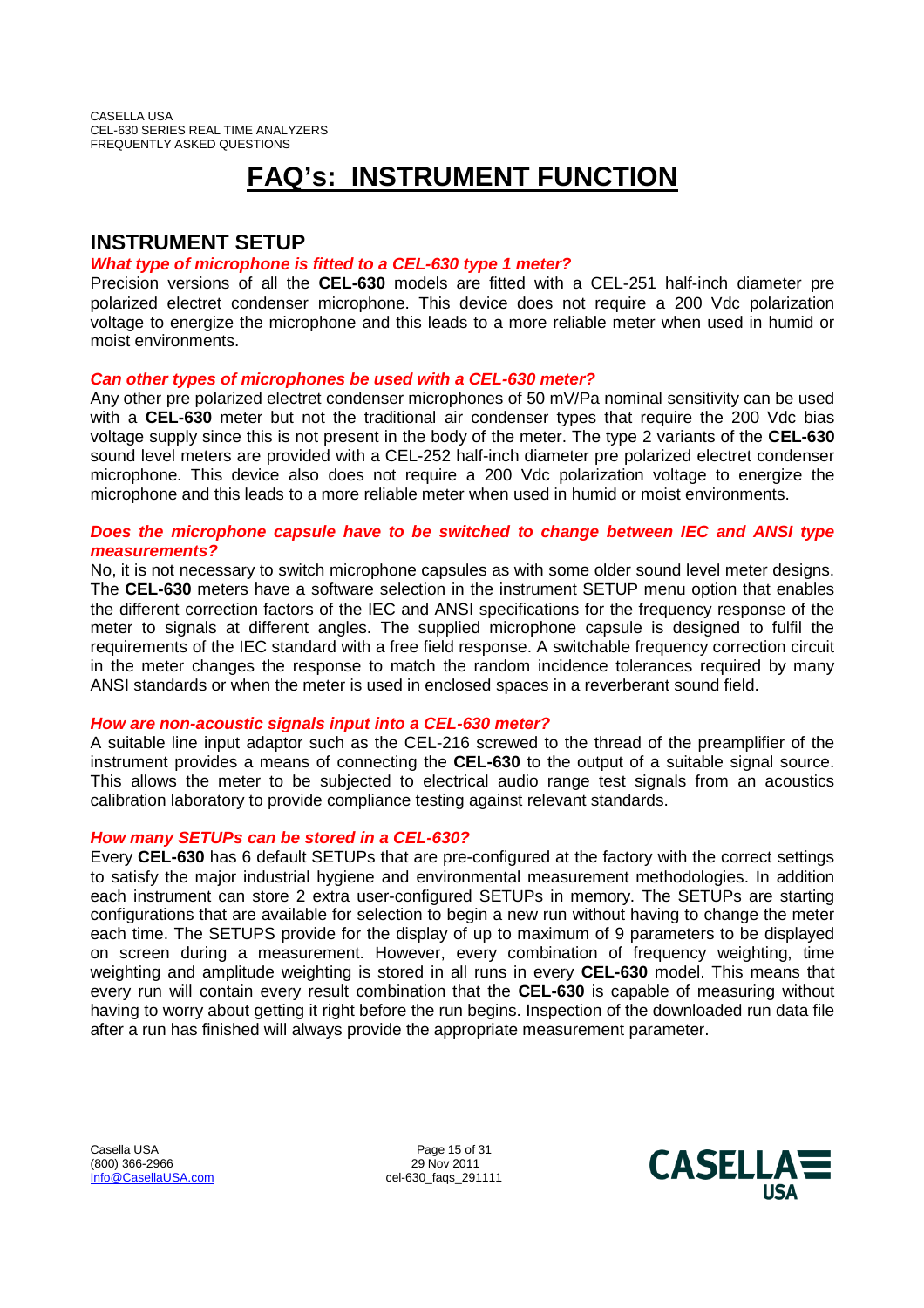#### *Do I have to select the SETUP each time before a run?*

Once a SETUP has been chosen by the user, it will become the default configuration for the **CEL-630** and will be remembered the next time the instrument is switched on. It is only necessary to switch on, perform the acoustic calibration as normal and then press the start run key to begin making valid measurements. The last used SETUP is displayed on screen during the start-up routine.

#### *When does a run actually start in a CEL-630?*

A run will begin immediately after the start key is pressed in a **CEL-630** meter if being used in the manual mode or when instructed by the internal real time clock when in the timer mode.

#### *How many delayed start and stop timers are available in the CEL-630?*

There are 6 delayed start and stop timers in the **CEL-630** meters. Measurements may be started and ended manually (except when using the duration timer) by the user from the keypad or by using the delayed timer controls.

#### *Is it possible to select the delay start and stop timers from the keypad of the CEL-630?* Yes, this is possible.

*Is it possible to turn off a set of delay timer pairs in the CEL-630?*

Yes, this is possible.

#### *How many repeats can be selected in a CEL-630?*

The repeat control can be enabled indefinitely until the memory is full.

#### *Can individual runs be deleted from the instrument?*

Individual runs can be deleted from the memory of a **CEL-630** meter using the keypad. Use the MEMORY RECALL MENU to inspect and/or DELETE a single (or all) runs from the memory. Runs are displayed in a directory sorted by date and time and can be selected using the down and up arrow keys and then the SELECT key. A message is displayed asking the user to confirm the deletion of the selected run (or runs) and they are then permanently deleted when the confirm key is pressed again.

#### *How many Threshold levels can be set in the CEL-630?*

A single threshold level can be set in the **CEL-630** instruments at any integer dB value from 70 to 90 dB or Off. If this option is selected then the threshold level can be used in order to exclude all the noise measured by the instrument for the time average or TWA result that is below the selected cutoff level. Change or enable the threshold level setting (for broadband measurements only) by selecting the SETUP option and pressing the Enter key. Selection of the threshold level can be made in 1 dB increment steps to suit the measurement purpose required by the relevant legislation. This function is usually required in US workplace noise legislation.

#### *What Criterion level can be set in the CEL-630?*

A Criterion level cannot be selected in any **CEL-630** meter. The setting of a criterion level is only necessary for the measurement of the percentage noise dose and since the **CEL-630** meters do not perform this measurement, it is not available in the SETUP menus. Every noise Dose% measurement must have a criterion level and criterion time set to reference the percentage dose values to for the allowable 100% daily exposure value. A **CEL-630** meter measures the decibel equivalent of the percentage dose value, which is the Time Average (Leq, LDOD or Lavg) level.

Casella USA **Page 16 of 31** (800) 366-2966 29 Nov 2011 Info@CasellaUSA.com cel-630\_faqs\_291111

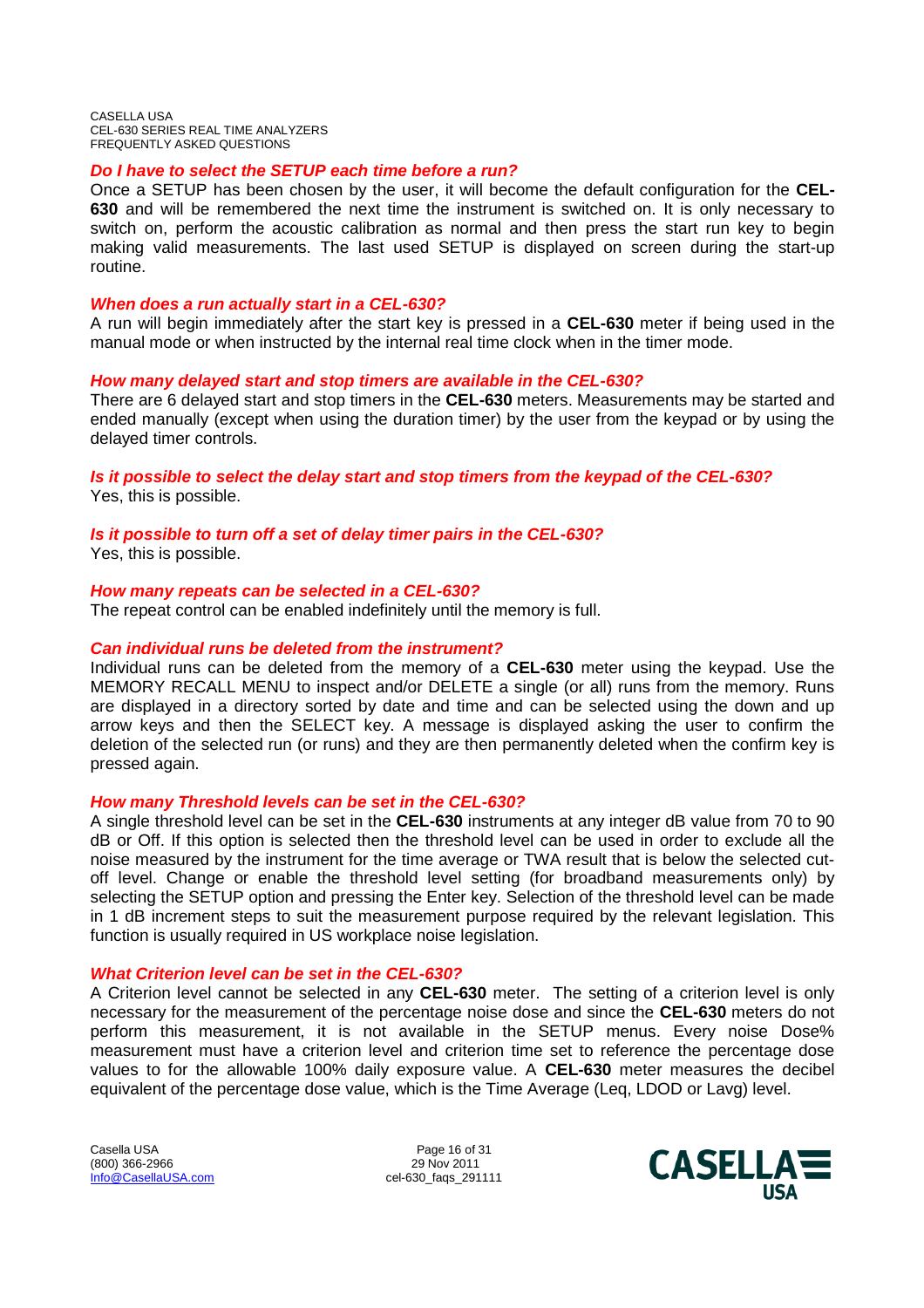## **MEASUREMENT RANGES**

#### *What measurement ranges do the CEL-630 meters cover?*

All **CEL-630** meters are equipped with a single measurement range covering an ultra wide 120 dB span. This covers the complete normal overall audio range from 20 to 140 dB in 1 single setting.

### *What is the broadband noise floor in the CEL-630 models?*

The inherent electrical noise level in the **CEL-630** meter is approximately less than 20 dB (A) for type 1 meters and less than 24 dB (A) for type 2 meters. This limits the lowest level readings that can accurately be measured to about 10 dB more than the noise floor for type 1 versions. Any readings lower than these limits should be treated with caution, as they will be affected by the electrical noise in the instrument's circuitry and may not be within the type tolerances allowed by the standards.

### *What are the noise floor limits when using filters?*

Octave band noise floor limits are as follows.

| Center<br>Frequency<br>(Hz) | 16   | 21<br>ັບເ | 63   | 125  | 250 | 500 | 1k | 2k  | 4k   | 8k   | 16k  |
|-----------------------------|------|-----------|------|------|-----|-----|----|-----|------|------|------|
| Noise floor<br>(dB)         | 15.3 | 13.9      | 12.2 | 12.2 | 9.2 | 6.3 | 5. | 7.6 | 10.9 | 14.0 | 15.0 |

The noise floor limits in the table above were established by substituting a CEL-516 Dummy Microphone for the standard CEL-251 precision microphone capsule fitted to a type 1 **CEL-630.B** meter. This unit has a similar capacitance (18pF) to the normal microphone and allows the residual electrical noise level, expressed as the Leq, to be measured in each measured octave band. Valid acoustic measurements are normally available with an octave band sound level meter from a level 10 dB above the noise floor for less than 0.4 dB error in the displayed result.

| Center<br>Frequency<br>(Hz) | 12.5 | 16   | 20   | 25   | 31   | 40   | 50   | 63   | 80             | 100  | 125  |
|-----------------------------|------|------|------|------|------|------|------|------|----------------|------|------|
| Noise floor<br>(dB)         | 24.0 | 24.3 | 24.6 | 24.2 | 23.5 | 22.9 | 22.2 | 21.8 | 21.0           | 20.2 | 19.8 |
| Center<br>Frequency<br>(Hz) | 160  | 200  | 250  | 315  | 400  | 500  | 630  | 800  | 1 <sub>k</sub> | 1k25 | 1k6  |
| Noise floor<br>(dB)         | 19.1 | 18.4 | 18.3 | 18.0 | 17.5 | 17.5 | 17.4 | 17.2 | 17.5           | 17.7 | 17.8 |
| Center<br>Frequency<br>(Hz) | 2k   | 2k5  | 3k15 | 4k   | 5k   | 6k3  | 8k   | 10k  | 12k5           | 16k  | 20k  |
| Noise floor<br>(dB)         | 18.4 | 18.9 | 19.3 | 20.2 | 21.1 | 22.0 | 23.3 | 24.4 | 25.4           | 26.8 | 27.7 |

Third octave band noise floor limits are as follows:

The noise floor limits in the table above were established by substituting a CEL-516 Dummy Microphone for the standard CEL-251 precision microphone capsule fitted to a type 1 **CEL-630.C** meter. This unit has a similar capacitance (18pF) to the normal microphone and allows the residual electrical noise level, expressed as the Leq, to be measured in each third octave band. Valid acoustic measurements are normally available with a third octave band sound level meter from a level 10 dB above the noise floor for less than 0.4 dB error in the displayed result.

Casella USA **Page 17 of 31** (800) 366-2966 290 100 29 Nov 2011<br>
Info@CasellaUSA.com 291 291 291 291 291 292 291

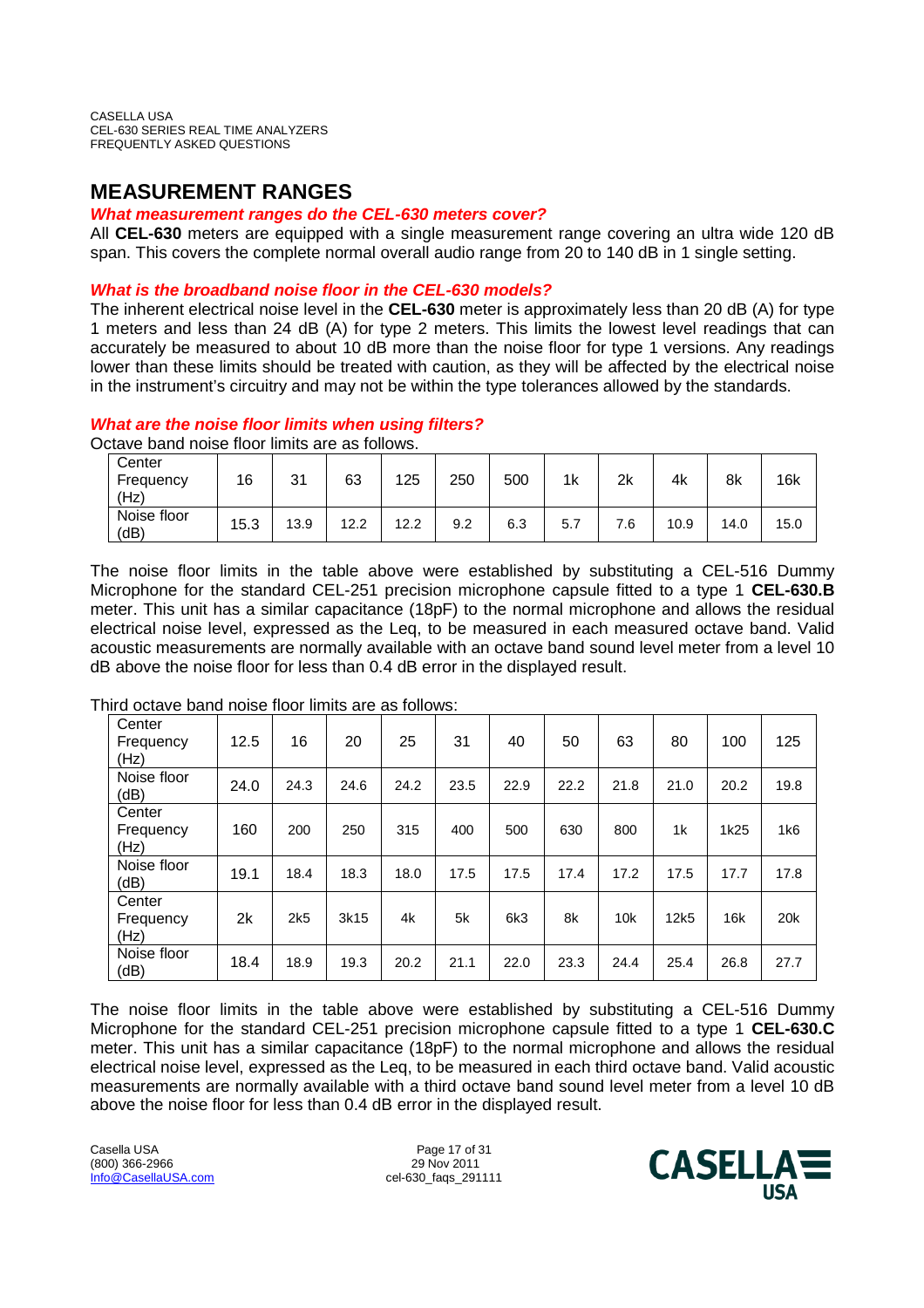#### *How many measurements can be made with the CEL-630 or 621?*

Currently, every **CEL-630** meter can store the overall results from up to 999 separate measurements in a large memory of 1 Gbyte. The firmware uses a reserved area of this memory to save all the overall results from the 999 runs. Some of the memory is not used for data storage but is reserved for housekeeping functions.

#### *What is the range for peak measurements?*

The peak detector in the **CEL-630** instruments covers the whole measurement range with the overload point approximately 3 dB above the rms. level at the top of the range. This gives a normal top limit of 143 dB for accurate peak results.

Casella USA Page 18 of 31 (800) 366-2966<br>Info@CasellaUSA.com

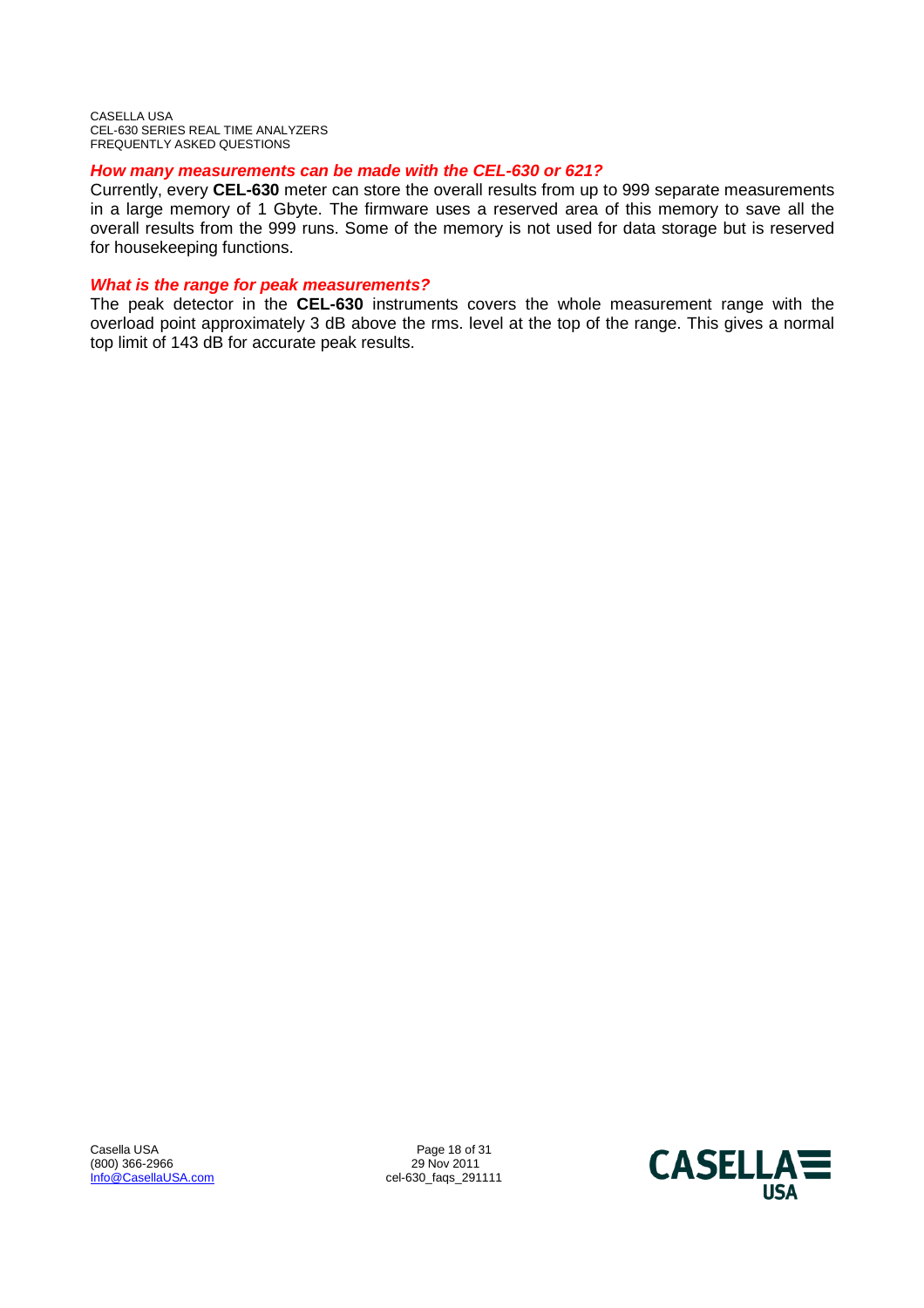# **MEASURED PARAMETERS**

## *What results can be measured for the whole run?*

#### Displayed Function **Sound level meter response Function name (dB) Format Displayed screen example Frequency weighting (w) Time response (t) Notes** Z | C | A | S | F | I | Instantaneous sound level  $\begin{array}{|c|c|c|c|c|c|}\hline \end{array}$  L(wt)  $\begin{array}{|c|c|c|c|c|}\hline \end{array}$  LAF  $\begin{array}{|c|c|c|c|}\hline \end{array}$   $\begin{array}{|c|c|c|c|}\hline \end{array}$   $\begin{array}{|c|c|c|c|}\hline \end{array}$   $\begin{array}{|c|c|c|c|}\hline \end{array}$ Measures single w and t weightings Maximum level L(wt)mx LZSmax <sup>√</sup> <sup>√</sup> <sup>√</sup> <sup>√</sup> <sup>√</sup> <sup>√</sup> Lmx adopts frequency weighting as selected for sound level Minimum level L(wt)mn LZSmin <sup>√</sup> <sup>√</sup> <sup>√</sup> <sup>√</sup> <sup>√</sup> <sup>√</sup> Lmn adopts frequency weighting as selected for sound level Time average level LwEQ | LAEQ | √ | √ | √ | NA | NA | NA Sound level value changes to LEQ during a measurement run. Simultaneous C and A. Peak level  $L(w)$ Pk  $|LCPEAK | \quad \sqrt{ } | \quad \sqrt{ } | \quad \sqrt{ } |$  NA  $|$  NA  $|$  NA A pk available only on USER **SETUPs** Impulse |<sup>|||||</sup>puise<br>|average level | L(w)IEQ | LAIEQ | NA | NA | NA | NA | NA | NA | NA Impulsive LEQ ACGIH |average level |LAEQT80| LAEQT80 │ NA │ NA │ √ │ NA │ NA │ NA LAEQ with threshold and Q=3 exchange rate **Sound** exposure level L(w)E | LAE | NA | NA | √ | NA | NA | NA **Taktmaximal**  $\begin{array}{c|c|c|c|c|c|c|c} \hline \text{LTM3} & \text{LTM3} & \text{NA} & \text{NA} & \sqrt{ } & \text{NA} & \sqrt{ } & \text{NA} \end{array}$ **Taktmaximal**  $\begin{array}{c|c|c|c|c|c|c|c} \hline \text{LTM5} & \text{LTM5} & \text{NA} & \text{NA} & \sqrt{3} & \text{NA} & \sqrt{3} & \text{NA} \end{array}$ **Statistical** Statistical<br>parameters \* LN% LN90% | √ | √ | √ | √ | √ | √ 4 fixed plus 1 user selectable **OSHA** average level  $\lfloor$  L(w)AVG  $\rfloor$  LAVG  $\rfloor$  NA  $\rfloor$  NA  $\rfloor$   $\preccurlyeq$   $\lnot$   $\preccurlyeq$   $\lnot$  NA  $\lnot$  NA LAVG based on selected threshold, Q=5 or 4 and Slow response HML LC-LA LC-LA NA √ √ NA NA NA LEQ only, LAVG not required

The following parameters will be measured in a **CEL-630.A** meter.

Note – NA means not available. \* - only available in CEL-631 & 633 models in broadband mode

Casella USA Page 19 of 31 (800) 366-2966<br>Info@CasellaUSA.com

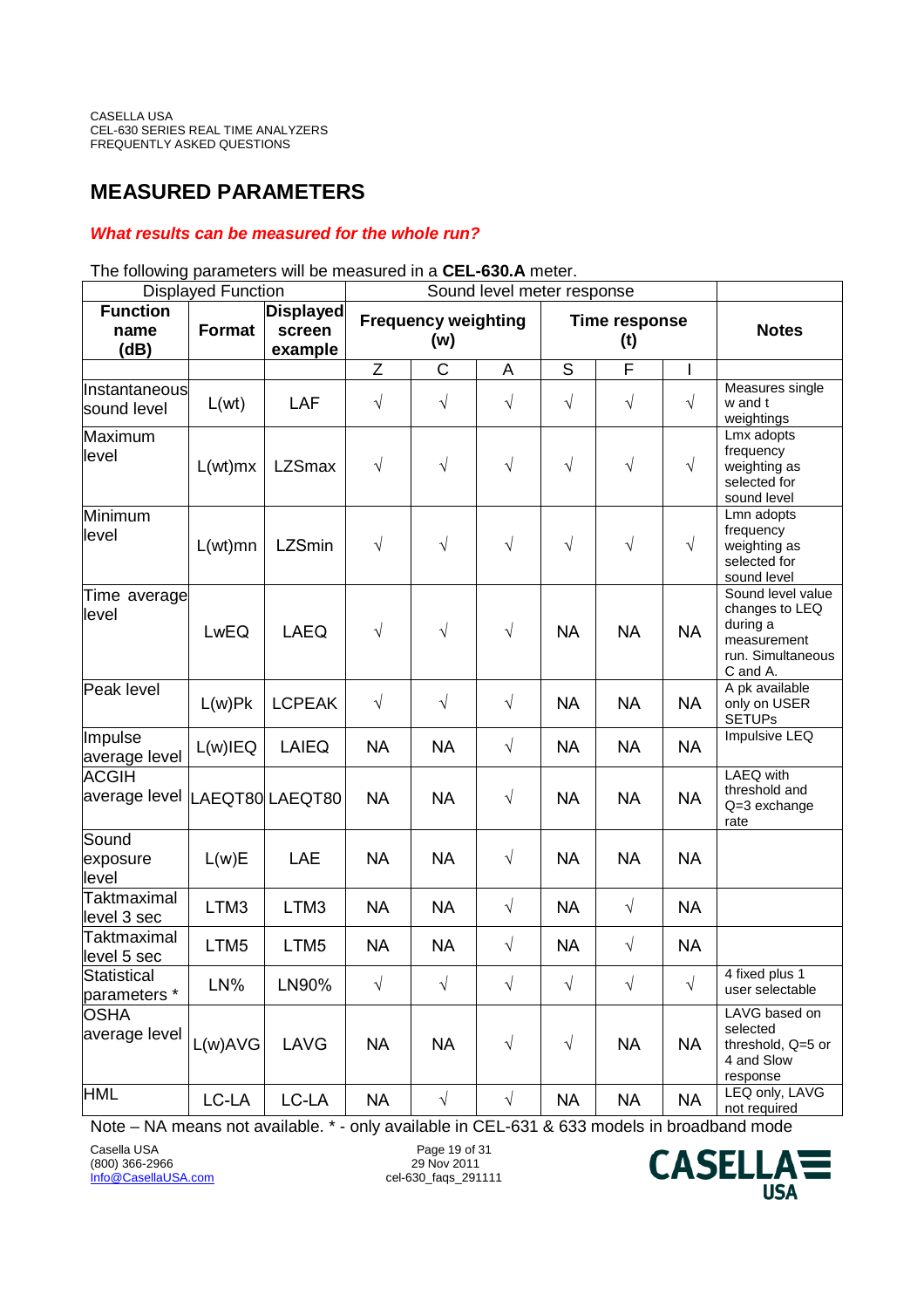The following data will be stored for the whole measurement run in a **CEL-630.B/C** meters.

| <b>Displayed Function</b>       |         |                                       |                                   |               |               |                      |           |           |                              |
|---------------------------------|---------|---------------------------------------|-----------------------------------|---------------|---------------|----------------------|-----------|-----------|------------------------------|
| <b>Function</b><br>name<br>(dB) | Format  | <b>Displayed</b><br>screen<br>example | <b>Frequency weighting</b><br>(w) |               |               | Time response<br>(t) |           |           | <b>Notes</b>                 |
|                                 |         |                                       |                                   | С             | A             | S                    | F         |           |                              |
| Instantaneous<br>sound level    | L(wt)   | LAF                                   |                                   | $\mathcal{N}$ | $\mathcal{N}$ | N                    | ٦Ι        | <b>NA</b> |                              |
| Maximum<br>level                | L(wt)mx | <b>LZSmax</b>                         |                                   | $\mathcal{N}$ | N             | N                    | ٦         | <b>NA</b> | Only Z weighting<br>is saved |
| Time average<br>level           | LwEQ    | LAEQ                                  | V                                 | V             | $\mathcal{N}$ | <b>NA</b>            | <b>NA</b> | <b>NA</b> | Only Z weighting<br>is saved |

Note – NA means not available.

#### *What if not all of these parameters are required for a particular measurement?*

In a **CEL-630** in broadband mode the user can select or de-select any of the potential parameters to make the display of the instruments as comprehensive or as simple as the specific task requires. A full survey may require many parameters, but for a very simple survey, only one or two noise functions may be needed. The rest can be disabled from the run by the operator simply using the keypad. At least one parameter must be selected for a run and if not specifically selected by the user then the Leq will be chosen by default. Even if the function is not selected for display on the LCD it will still be saved in the memory and downloaded to Casella Insight software packages as part of the complete data set.

## *What is the % resolution of the statistical parameters stored in a CEL-631 or 633?*

These parameters are calculated to 0.1% during a measurement run.

## *What is the amplitude resolution of the histogram of noise samples in a CEL-631 or 633?*

These parameters are calculated to a resolution of 1 dB class widths during a measurement run.

## *What additional results can be stored by the CEL-631 compared to the CEL-630?*

In broadband mode the **CEL-631** additionally stores five statistical parameters (LN% percentile values) that are calculated with one of the available frequency and time weightings. These include 4 fixed values set at LN10%, LN50%, LN90% and LN95% plus a user selectable value that can be selected from LN1% to LN99% for specific measurement purposes. If the **CEL-631** is an octave or third octave band model (**CEL-631.B or C**) then the statistical parameters are only stored for the broadband levels and not in the narrow frequency bands.

#### *What additional results can be stored for the time history profiles in the CEL-632 or 633?*

Time history information is measured and stored in the current versions of the **CEL-632 and CEL-633** meters.

#### *What rms frequency weightings are available in the CEL-630 meters?*

Three simultaneous broadband frequency weightings are provided in a **CEL-630** for the measurement and potential display of the rms noise levels – the 'A' and 'C' weightings according to the international standards defined in IEC-651 and ANSI S1.4 plus the new Z weighting as specified in IEC-61672. Tolerances for these weightings are as specified in the class 1 category of these documents.

Casella USA Page 20 of 31 (800) 366-2966 Info@CasellaUSA.com cel-630\_faqs\_291111

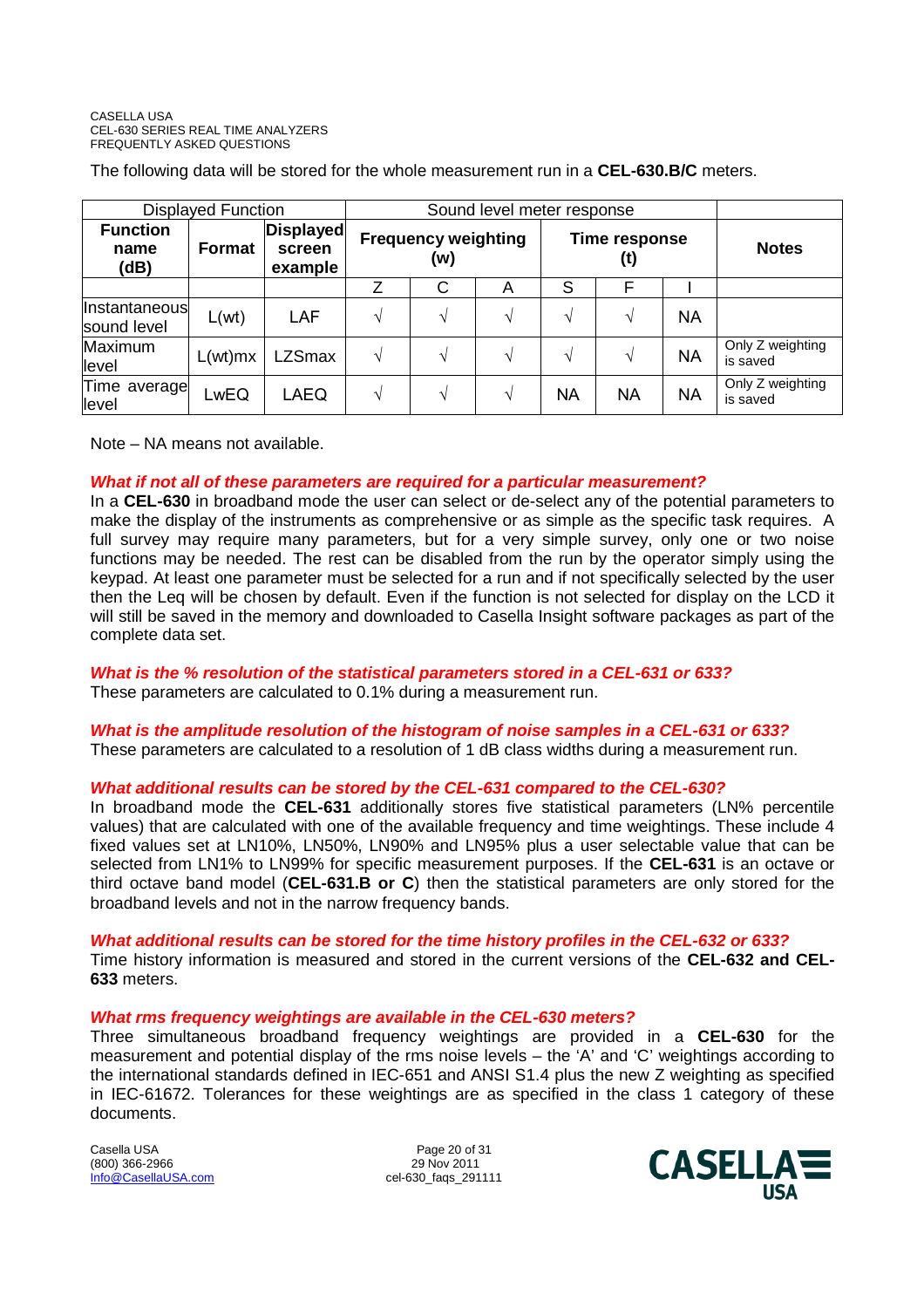#### *What is the new Z rms frequency weighting available in the CEL-630 meters?*

The new Z (or zero) weighting is designed to provide a specific frequency response for un-weighted measurements that were originally known as "Lin" or "All pass". Instruments from different manufacturers had many variations of their own version of an un-weighted frequency response. This could lead to inconsistencies when comparing data obtained from different meters from different manufacturers. The purpose of the new 'Z' weighting is to establish a known response in the newer sound level meters to allow valid comparisons to be made when broadband measurements are not made with the more usual 'A' or 'C' frequency weightings. The actual tolerances of the new 'Z' frequency weighting are shown in IEC 61672-Part 1 published in 2002.

#### *What frequency weightings are available for peak measurements in the CEL-630 meters?*

Three broadband frequency weightings are provided in a **CEL-630** for the measurement of the peak noise levels namely the 'Z', 'C' and 'A' weightings according to the international standards defined in IEC-651 and ANSI S1.4.

#### *What time weightings are available in the CEL-630 meters?*

All **CEL-630** instruments are equipped with the Slow, Fast and Impulse time weightings to suit all normal noise measurement requirements for general-purpose noise, environmental noise and personal noise at work measurements. All three of the time weightings are calculated simultaneously in all models.

#### *What exchange rates or Q values are available in the CEL-630 meters?*

The exchange rate Q=3 is always available in the **CEL-630** meters and it is also possible to select the values 4 and 5 depending on the requirements of the relevant standards. These are provided for the collection of noise results to satisfy the US Noise at Work regulations as specified in the OSHA, MSHA, ACGIH or DoD relevant workplace noise documents.

#### *How can the calculation of LEP,d be made for non-standard working days?*

The **CEL-630** meters do not measure the LEP,d directly so this value would need to be calculated after a measurement has finished from the Leq.

#### *How can the calculation of TWA be made for non-standard working days?*

The **CEL-630** meters do not measure the TWA directly so this value would need to be calculated after a measurement has finished from the Lavg.

#### *What is the difference between LEP,d and LEP,v?*

LEP,d calculations assume that the total run contains all of the noise exposure that a worker will receive during his shift. This information is then normalised to the standard 8-hour daily dose and expressed as a decibel value. Therefore, if the meter is used for less than the whole working day it will not have enough time to collect all of the noise energy that is going to occur and the LEP,d will be lower than the true value.

On the other hand, by knowing the expected working duration of an operator prior to a run the sound level meter can measure the noise exposure for a shorter representative period. This can be only a few minutes in some circumstances where the noise levels are relatively steady. The calculation will then expand that short measured noise to the full working time and then normalise that value to the standard 8-hour daily dose expressed in decibels. In this case a shorter run than a full workday will always produce the right LEP,d as long as the short measurement is completely representative of the normal working day.

#### *What is the difference between TWA and TWAv?*

Casella USA Page 21 of 31 (800) 366-2966<br>Info@CasellaUSA.com

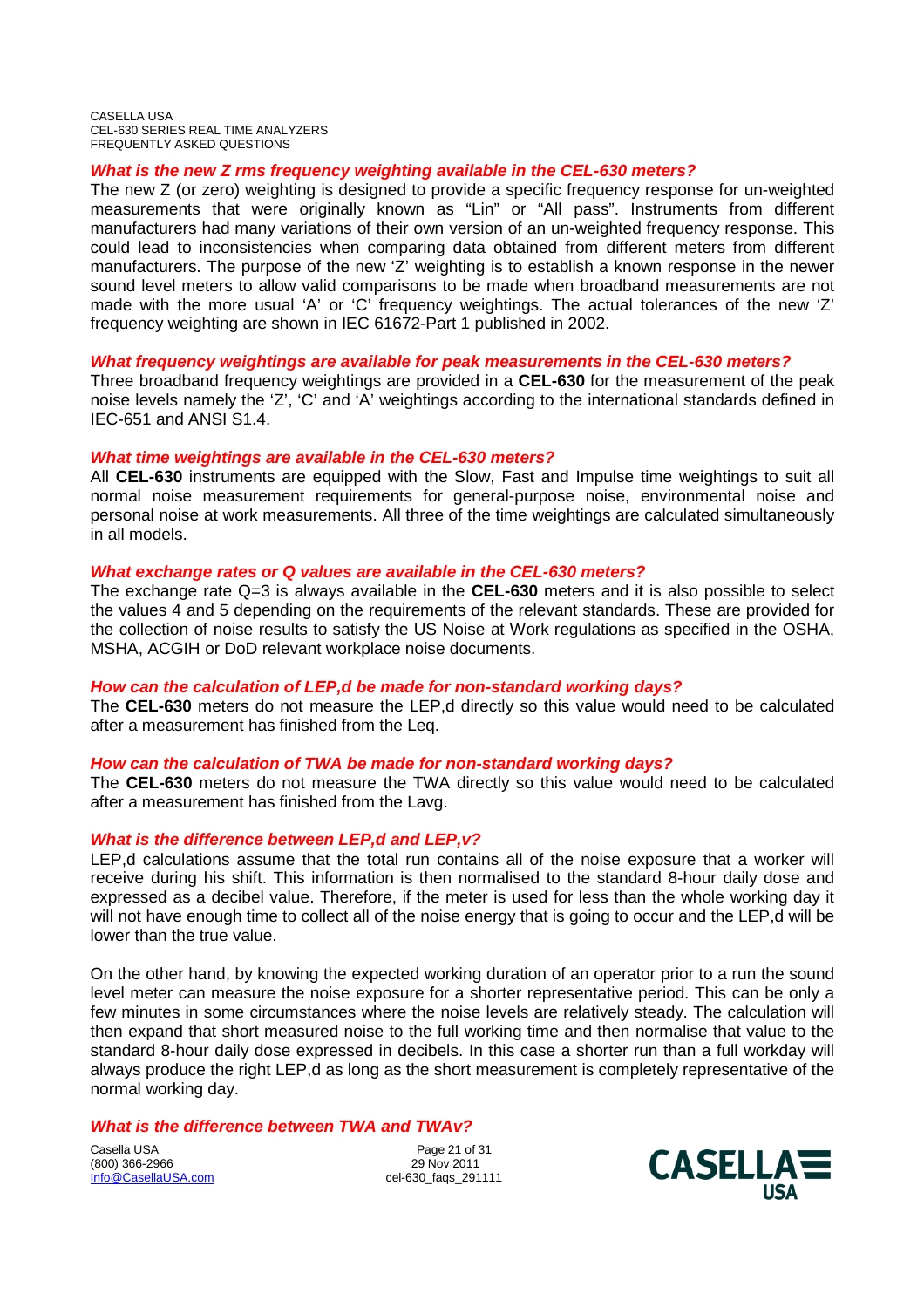TWA calculations assume that the total run contains all of the noise exposure that a worker will receive during his shift. This information is then normalised to the standard 8-hour daily dose and expressed as a decibel value. Therefore, if the meter is used for less than the whole working day it will not have enough time to collect all of the noise energy that is going to occur and the TWA will be lower than the true value.

On the other hand, by knowing the expected working duration of an operator prior to a run the sound level meter can measure the noise exposure for a shorter representative period. This can be only a few minutes in some circumstances where the noise levels are relatively steady. The calculation will then expand that short measured noise to the full working time and then normalise that value to the standard 8-hour daily dose expressed in decibels. In this case a shorter run than a full workday will always produce the right TWA as long as the short measurement is completely representative of the normal working day.

#### *What results may be can be stored in frequency analysis mode in a CEL-630 meter?*

Since there is no frequency analysis mode available in any of the **CEL-630.A** meters there will be no results available. The results that can be stored in a **CEL-630.B or C** model depend upon the SETUP measurement mode selected by the user. The user selected analysis mode offered includes a real time frequency mode where all the filter bands are measured simultaneously and a complete spectrum of the source noise is established in every band at the same time. This ensures that no impulses are missed as in a single swept filter measurement. This is called Real Time frequency analysis and enables measurements to be made quickly and accurately under all circumstances. The broadband 'Z', 'C' and 'A' weighted noise levels are also measured along with the octave (or third octave) bands according to the selection of the user to give a complete understanding of the variations in the noise source during the measurement. Either whole octaves or third octaves can be measured by the **CEL-630** models but not at the same time. The user must choose which form of analysis to perform prior to the start of a measurement. If third octave band data is stored during a measurement then the whole octave results can always be calculated afterwards by combining the 3 relevant bands together using simple logarithmic addition.

(800) 366-2966 29 Nov 2011 Info@CasellaUSA.com cel-630\_faqs\_291111

Casella USA **Page 22 of 31** 

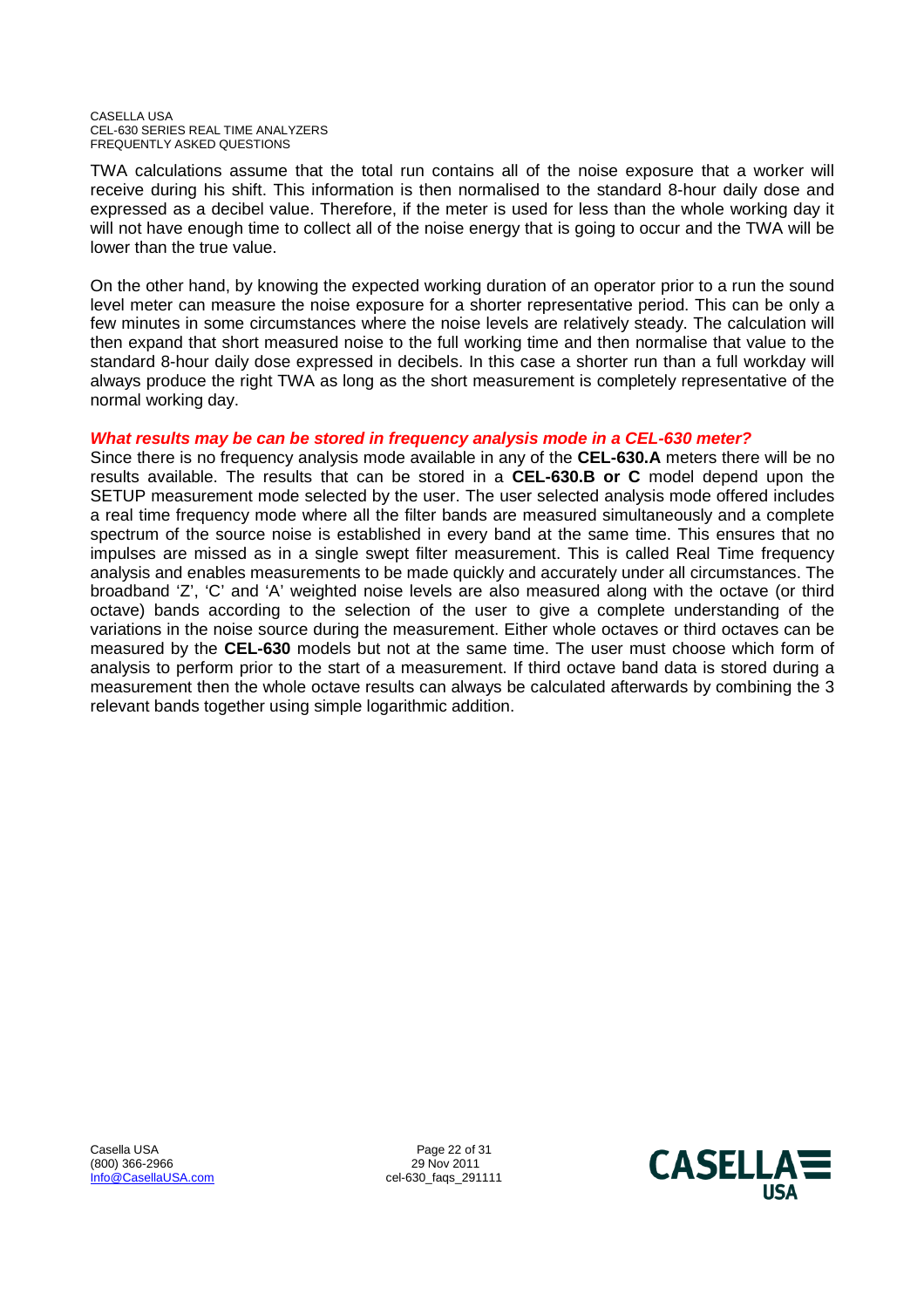# **TIMERS & RUN LENGTH**

#### *Is the run timer function available in the CEL-630?*

Runs in a **CEL-630** may be started and stopped by the user from the keypad or using the built-in real time clock. Runs in a **CEL-630** started by the timer can be stopped at the end of any set run duration period automatically or when forced by the user manually.

#### *Does the timer function operate in the CEL-630.B or C in octave band modes?*

Yes. The **CEL-630.B or C** model can use the duration timer function to control the collection of data in broadband and octave (or third octave) band modes.

#### *What time intervals are available for measuring regular periods in the CEL-630 meters?*

Period timing intervals available in the **CEL-632** and **CEL-633** versions of the **CEL-630** meters include the following choices; 1, 2, 5, 10, 15, 20, 30 minutes, 1, 2, 4, 6, 8, 12 and 24 hours.

#### *What time intervals are available for measuring the profiles in the CEL-630 meters?*

Profile timing intervals available in the **CEL-632** and **CEL-633** versions of the **CEL-630** meters include the following choices; 0.1, 1, 2, 5, 10, 15, 20, 30 seconds, 1 minute. In addition to regular profile intervals as shown the **CEL-632** and **CEL-633** versions of the meter have an event detection system that triggers above user selectable limits and can record the noise profiles at either 10 millisec, 100 millisec or 1 second intervals during the time that the trigger conditions are met.

### *What fixed durations are available for the overall run time in the CEL-630 meters?*

The fixed duration time for a run is available in the **CEL-630** models. Once a run is started, it will finish automatically at the end of the selected fixed run time duration and save the overall results. Fixed durations can be selected from 1 second to 24 hours 1 sec intervals.

#### *Can the Synchronise Timer function be selected from the keypad?*

Yes. This feature is available in the current versions of the **CEL-630** meters. A run in a **CEL-632** or **CEL-633** will begin as soon as the start run button is pressed on the keypad but will shorten the first period to synchronize the data collection to the real time clock to produce answers that align on the hour.

*What is the shortest run duration that can be stored in the CEL-630 meters?* The shortest run length that can be stored is 1 second in the **CEL-630** models.

#### *What is the longest run duration that can be stored in the CEL-630 meters?*

The longest run that can be stored and correctly annotated in a **CEL-630** is 24 hours and 00 minutes.

#### *Can a run be paused to remove unwanted noise levels?*

A run can be paused in all **CEL-630** models to allow for any unwanted noises that might be occurring during the middle of a specific noise survey to be excluded from the overall results. Press the pause button to begin the pause condition and press it again to release the pause and continue with the collection of noise into the memory. The Pause feature may be used as often as required. Any noise levels measured while the pause function is active will not affect the results for any of the calculated cumulative values of max, min, average etc. since the duration clock is also paused during this time. The Pause control works in both broadband and octave (or third octave) band analysis modes of operation. The CEL-630 meters also feature a back erase feature that removes data from the memory up to 10 seconds before the erase key is pressed to delete something that has just happened if it was not expected and caught the user unawares.

Casella USA Page 23 of 31 (800) 366-2966<br>Info@CasellaUSA.com

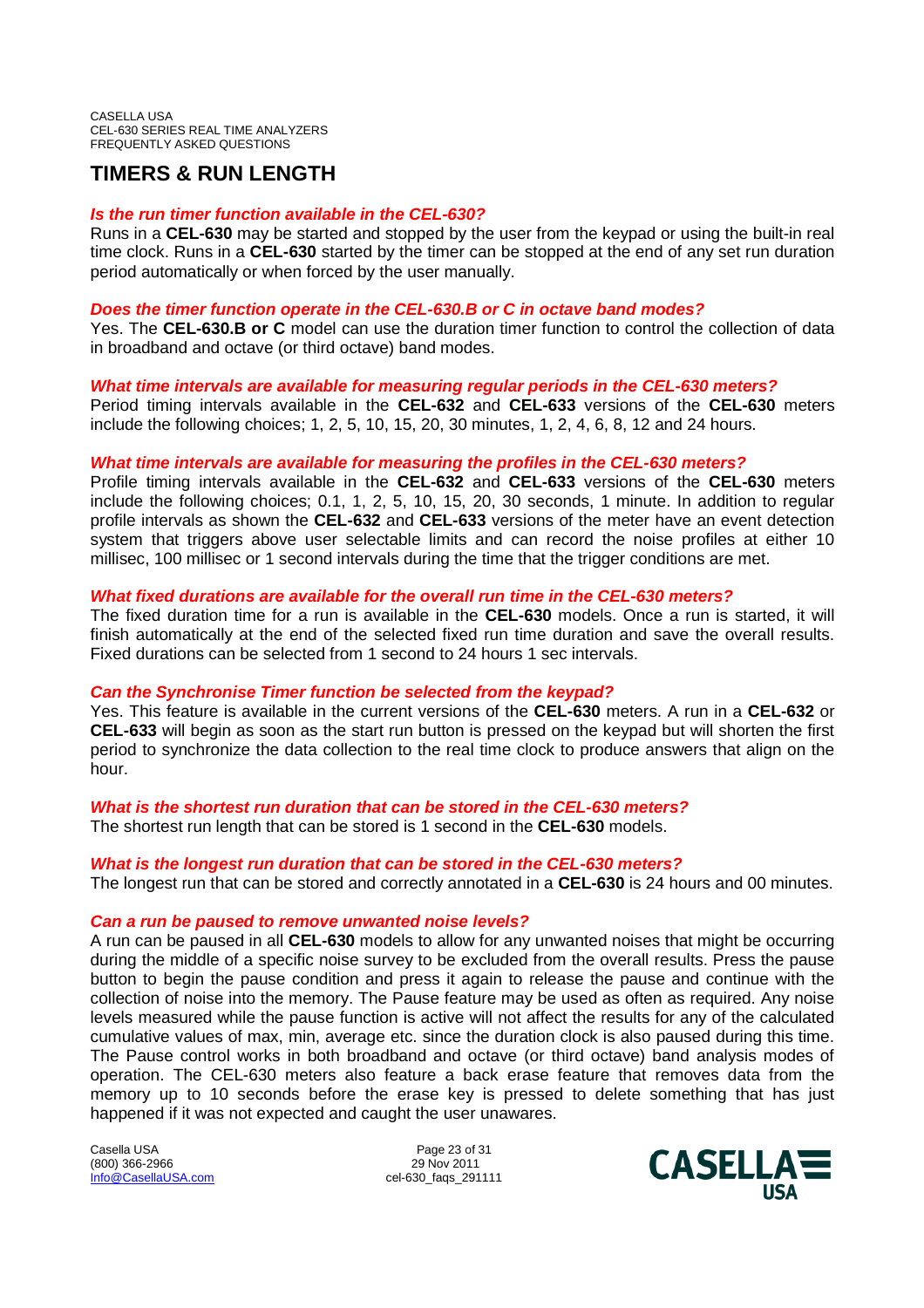# **FAQ's: ACCURACY & RESULTS**

### *What standards apply to these instruments?*

There are numerous national and international standards around the world that are used to define and specify the performance of sound level meters. The new **CEL-630** instruments satisfy the new International sound level meter standard, IEC 61672 published in 2002. Prior to this standard the acoustic and electro-acoustic requirements for sound level meters were specified within two international standards - IEC 60651 (formerly IEC 651) 'Sound level meters', published in 1994 and IEC 60804 (formerly IEC 804) 'Integrating-averaging sound level meters' published in 1985.

The two standards have now been replaced by a single standard, IEC 61672:2002; this is then subdivided into different parts to define requirements for specifications, pattern evaluation testing and also the requirements for periodic testing. The **CEL-630** instruments satisfy performance requirements of both the old and new standards.

In the USA the corresponding sound level meter standards, which apply, are ANSI S1.4 for basic sound level meters and ANSI S1.43 for integrating sound level meters.

The 'B' and 'C' variants of the **CEL-630** meters offer frequency analysis capabilities by providing whole octave or third octave band measurements. For these 'narrow band' measurements filter shapes have been designed to satisfy performance requirements defined within IEC 61260 'Electro acoustics - Octave–band and Fractional Octave band filters'.

The equivalent standard defining whole Octave and Fractional Octave filters in the USA is ANSI S1.11-1986.

#### *What do these standards mean?*

The standards are used to define a wide range of acoustic and electro-acoustic test methods and performance requirements. They are intended to confirm an instrument performs and measures the noise (sound) correctly over a wide range of measurement and environmental conditions. Tests include: -

- Instrument Calibration or checking the field sensitivity of the microphone (using a sound calibrator)
- Peak C sound level response
- Directional response of sounds arriving off the main axis of the microphone
- Frequency weightings A, C, Z
- Level linearity, overload and under-range indication.
- Analogue or digital outputs
- Self-generated noise and minimum measurable levels
- Timing facilities based on the internal clock
- Time weightings F and S
- Tone burst response for short duration signals
- Radio frequency emissions and susceptibility to radio fields or static discharges
- Immunity to disturbances on power supply and AC power sources.
- Response to repeated tone bursts
- Stability in different ambient conditions: Static pressure, air temperature, and relative humidity

Casella USA **Page 24 of 31** (800) 366-2966 29 Nov 2011 Info@CasellaUSA.com cel-630\_faqs\_291111

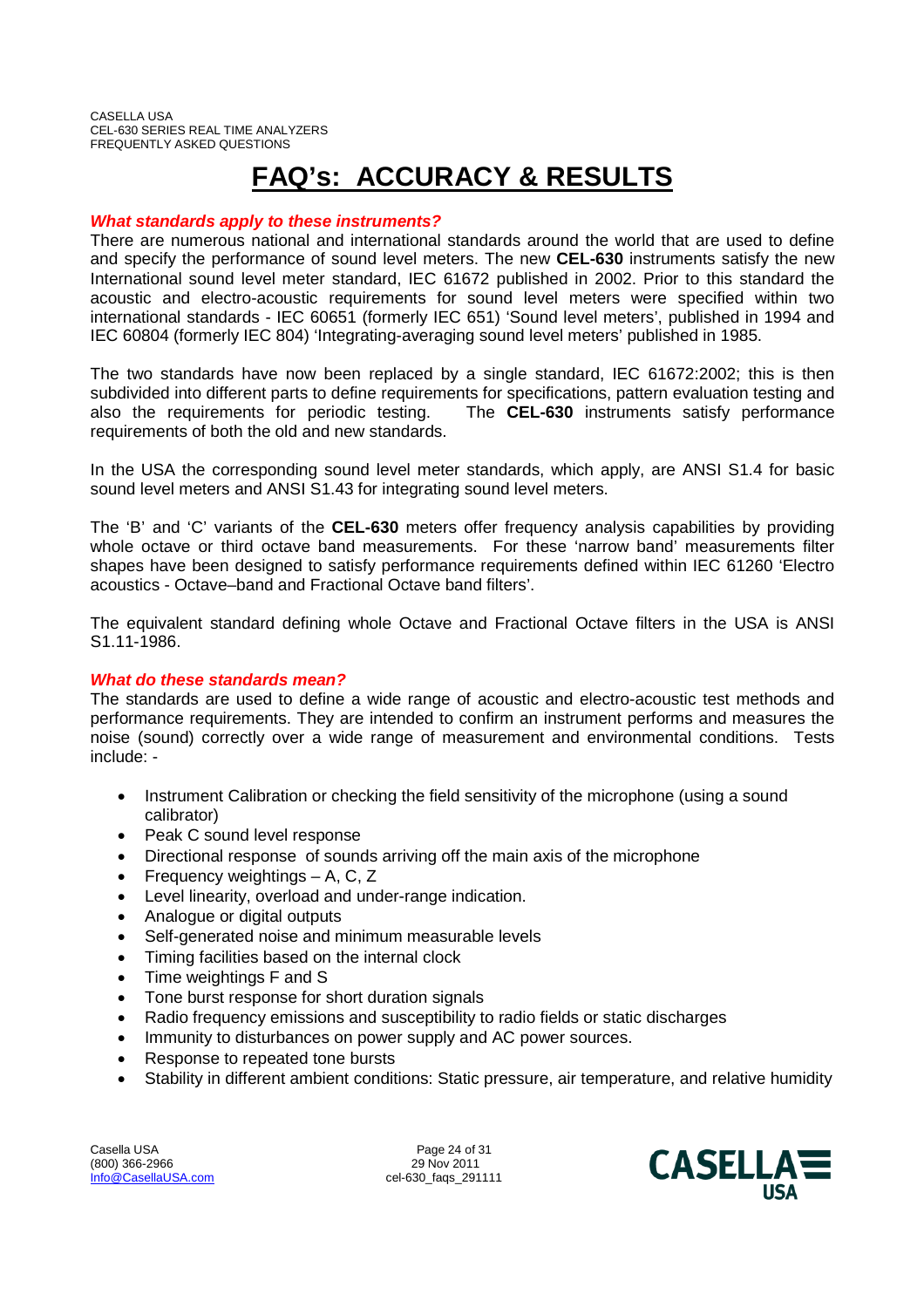#### *What accuracy are the instruments designed to comply with?*

The different versions and variants of the **CEL-630** instruments comply with the relevant international standards in the type 1 (Class 1) and type 2 (Class 2) categories. These standards generally refer to the models in the type 1 range as 'Precision' instruments with an expected accuracy of  $\pm$  0.7 dB under reference conditions. Models in the type 2 ranges are generally called '**General-purpose**' instruments with an overall expected accuracy of +/- 1.5 dB under reference conditions. In normal field measurement conditions, the type 1 accuracy instruments may be found to have  $\pm$  1.5 dB tolerances and the type 2 version  $\pm 2.3$  dB tolerances. Use of the instruments in any specific situation may produce wider tolerances than this depending on how the microphone is positioned relative to the sound field. Model numbers end in a 1 or 2 to denote their conformance to either the type or type 2 specifications respectively.

#### *How is the calibration carried out in a CEL-630?*

Calibration can be carried in two ways in a **CEL-630** meter. The **CEL-630** meters allow an acoustic calibration target value to be entered in to the unit (either 114.0 or 94.0 dB +/- 1.0 dB) that will be used for all future field calibrations. This will be performed by simply placing the recommended acoustic calibrator over the microphone and then starting the autocal routine This sets the response of the meter at the current level to the known fixed level previously entered. This is the automatic calibration method. For the most accurate results the user should be aware of any small correction factors that may be necessary as a result of the local air pressure (e.g. height above sea level), temperature and humidity considerations. See the Operator Manual for the Acoustic Calibrator for more details on the correction factors associated with performing a field calibration.

In the alternative laboratory calibration method the microphone is substituted for an equivalent line input of similar electrical impedance and an electrical test signal is connected to the meter. This enables the meter to be periodically tested using laboratory grade oscillators and digital volt meters for full compliance and performance testing.

#### *What results can be calculated and displayed in the broadband SLM mode?*

The parameters that can be calculated and displayed in the broadband SLM mode of both instruments is shown in an earlier table. Up to a maximum of 9 separate parameters may be selected by the user out of the total list shown.

Some parameters that can be displayed such as the Lavg will depend on the selection of the amplitude weighting (or Q factor) and the time weighting. The SLM mode uses the Run/Stop key to select or deselect the currently indicated parameter in the LCD screen. The set of up to 9 selected parameters may be saved in one of two User SETUPs in memory so that they are ready for the next time the instrument is used for making the same measurements. These 2 User SETUPs are in addition to the 4 pre-programmed SETUPs that are provided in all instruments.

#### *What results are measured and saved in the octave band mode?*

In the **CEL-63X.B and CEL-63X.C** models in addition to the above list of broadband results that can be measured the meter will also measure and display the 3 broadband levels with the selected time response plus the 11 octave (or 33 third octave) bands simultaneously. The instantaneous level, the maximum level and the time average level of every band are measured with the ability to pre-weight the octave filters with the Z, C or A frequency weighting first if required.

## *How are the results of a frequency analysis shown in the memory recall screens?*

Sets of data stored from carrying out frequency analysis in a **CEL-63X.B or CEL-63X.C** are shown as a spectrum in graphical histogram format when the memory recall screens are selected. Both the maximum spectrum and the time average spectrum can be shown on the display by pressing the UP

Casella USA Page 25 of 31<br>
(800) 366-2966 (800) 366-2966 (800) 366-2966<br>Info@CasellaUSA.com

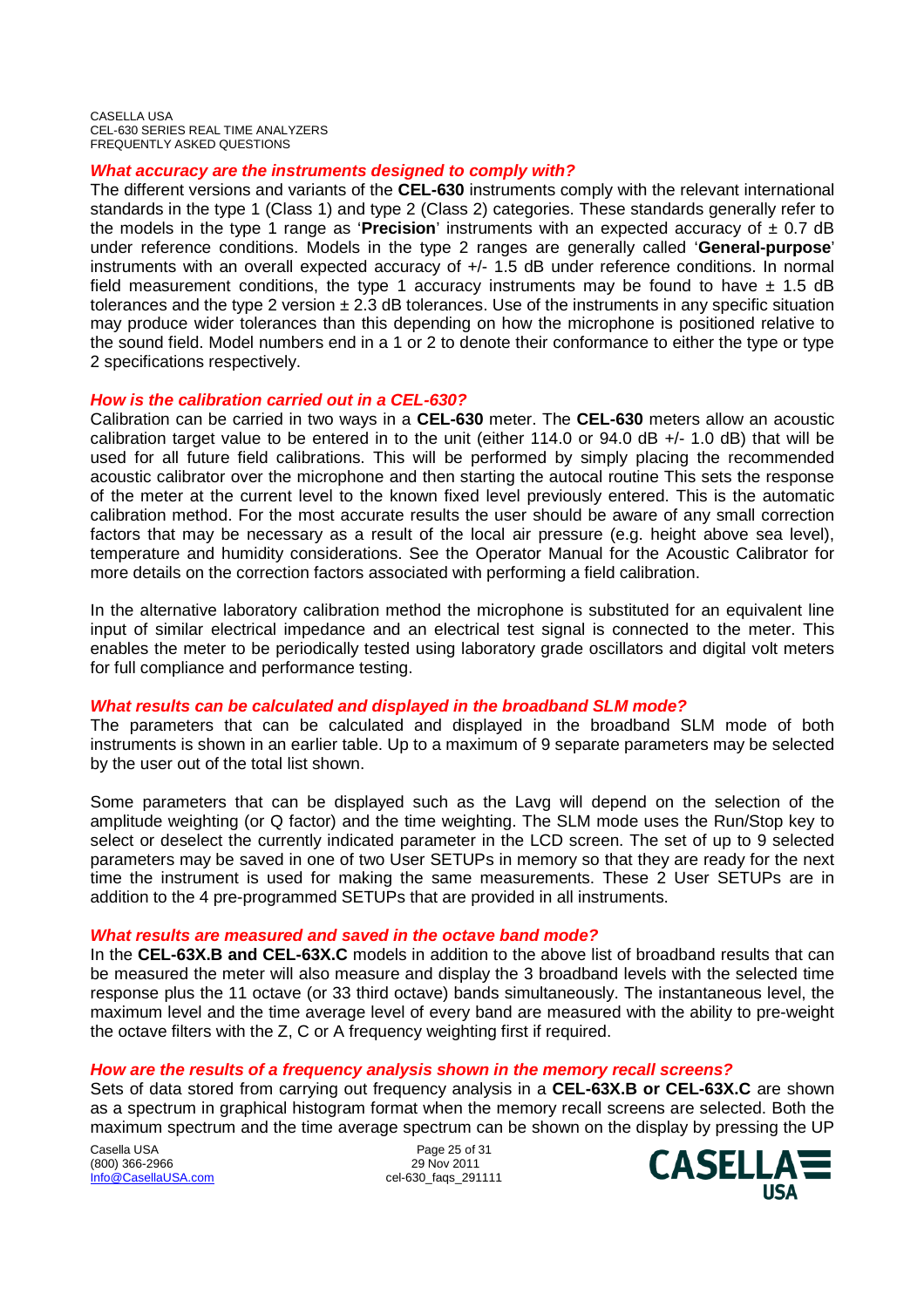or DOWN arrow keys. The next screen shows a single screen listing of the 11 octave (or 33 third octave) band values for the maximum and the average noise levels.

#### *Can the actual band level values be displayed on recall from a frequency scan?*

When the required spectrum is recalled from memory and displayed on the screen of the **CEL-63X.B or CEL-63X.C** meter, simply press the VIEW key to go to the next screen that shows the listing in tabular format for all 11 octave (or third octave) bands.

#### *What is the range of results saved for an octave band scan?*

A standard octave band analysis in a **CEL-63X.B** will measure three broadband levels and all the 11 octaves from **16 Hz to 16 kHz** center frequencies to give a total of 14 sets of band results per spectrum. All bands are always measured for all SETUPs chosen by the user. The unweighted octave band levels are stored and downloaded to the computer with the A or C broadband weightings applied after the measurement. This is done internally in the **CEL-63X.B** for display on screen.

#### *What is the range of results saved for a third octave band scan?*

A standard third octave band analysis in a **CEL-63X.C** will measure three broadband levels and all the 33 third octaves from **12.5 Hz to 20 kHz** center frequencies to give a total of 36 sets of band results per spectrum. All bands are always measured for all SETUPs chosen by the user. The unweighted third octave band levels are stored and downloaded to the computer with the A or C broadband weightings applied after the measurement. This is done internally in the **CEL-63X.C** for display on screen.

#### *What are the broadband channels during a frequency analysis?*

By default, a frequency measurement in octave or band analysis uses the 'A' weighting during the display of the frequency analysis. The 3 overall broadband levels are measured simultaneously with the frequency bands to make sure that no information is lost as could be the case with the traditional scanning method. It is also possible to change the main frequency weighting to pre-weight a spectrum using any of the three broadband weightings, A, C or Z, available in every **CEL-63X.B or C** meter by selecting and saving the choice in the USER SETUP 1 or 2. The unweighted, or Z, octave (or third octave) band levels are saved for the maximum and average spectrums to provide the traditional dB levels in octave (or third octave) bands for further acoustical analysis.

#### *How long does it take to perform a frequency band analysis in a CEL-630?*

For octave band measurements in a **CEL-63X.B or C**, the time taken to measure all of the 11 (or 33) bands will depend upon the variability of the noise climate. For a typical steady state noise, an octave (or third octave) band measurement could be completed in a few seconds. Storage after 10 or 15 seconds may be enough to adequately describe the spectrum observed during data capture. If the levels are more variable then the averaging time should be longer such that each band contains enough of the noise signal to make sure that a valid answer is obtained. This may need 5 minutes or 10 minutes or even longer if necessary depending on local circumstances and the variability of the noise climate.

#### *Can the dwell time in frequency analysis measurements be controlled by the user?*

The dwell time is a feature of earlier scanning or sequential frequency analyzers that were only able to measure 1 octave band at a time. In the **CEL-63X.B or C** models all frequency analysis is performed in parallel so all frequencies are captured simultaneously.

#### *Can more than one frequency measurement be performed in a CEL-630?*

Casella USA Page 26 of 31 (800) 366-2966 Info@CasellaUSA.com cel-630\_faqs\_291111

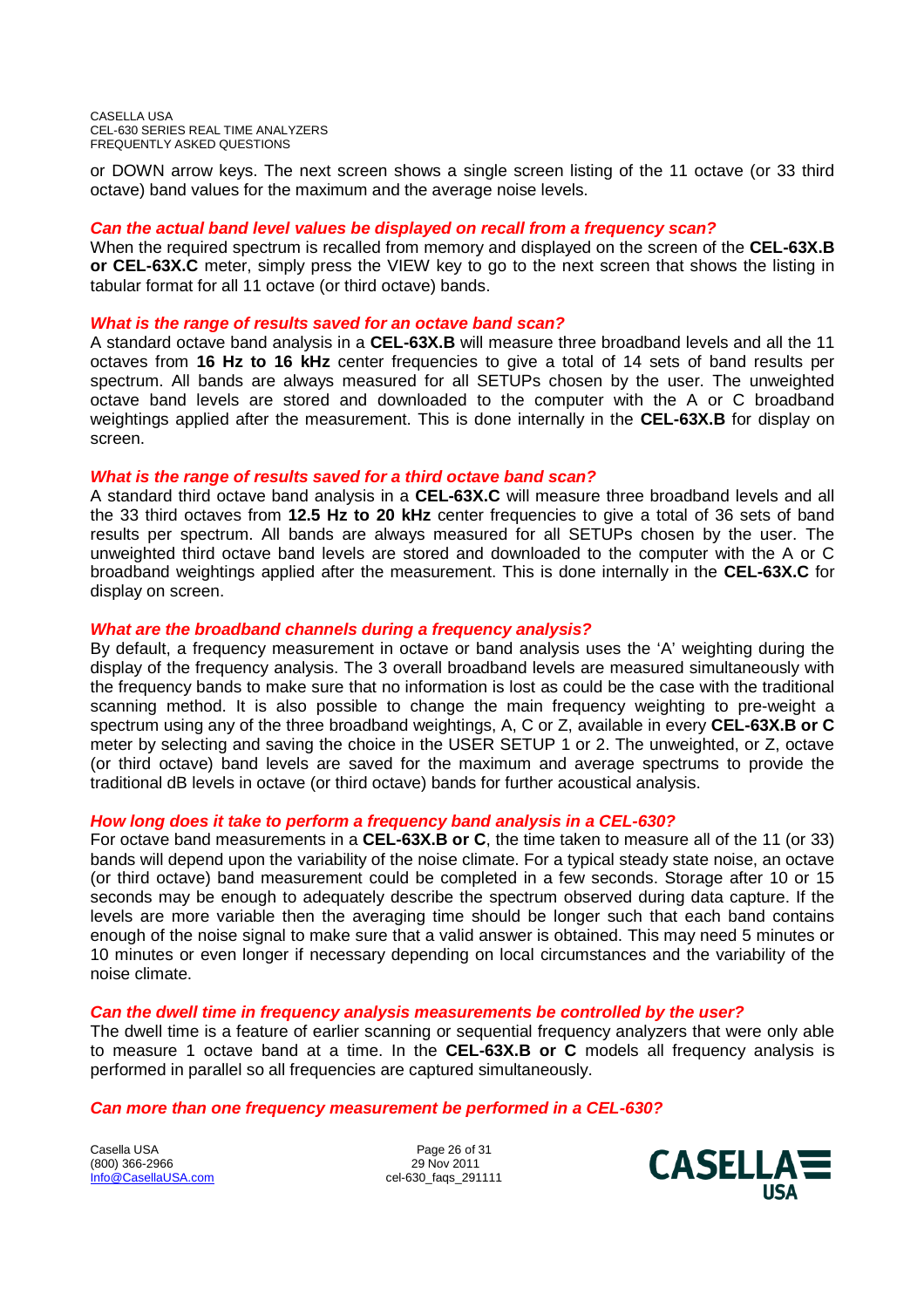A **CEL-63X.B or C** meter stores 1 cumulative frequency analysis per run (with Leq, LN% and max spectra depending on the model). It also stores the same number of frequency analyses for every period that is measured.

#### *Can repeated frequency scans be performed in a CEL-630?*

Yes. It is possible to select a repeat period interval time in a **CEL-632.B or C or 633.B or C** instrument.

#### *Can the timers be used for frequency analysis in a CEL-630?*

The duration timer can be used to control how long a measurement will last once it is started by the user. The measurement will stop automatically at the end of the duration period and the run results will be saved to memory. If a run is started manually but not stopped by the user then it will automatically end after 24 hours maximum recording time.

#### *What happens when a single frequency band is selected in a CEL-630?*

It is not possible to select a single frequency band to measure in a **CEL-63X.B or C**. All bands are measured for every run at the same time.

#### *Can frequency analysis scans be carried out manually?*

Yes. All frequency analysis measurements are carried out manually in as much as the user decides when to start a run and when to stop it using the keypad of the **CEL-63X.B or C** meter.

#### *Can the spectrum limits be selected for a scan?*

No. This is not available in the current versions of the **CEL-63X.B or C** meter.

#### *What happens in a measurement if the noise is very variable?*

Simply make the measurement duration long enough to allow the average noise level spectrum to stabilize. This will be seen on screen by the spectrum display appearing to "freeze" and not to move any more. This usually indicates that enough time has been spent and a valid answer is now available.

#### *Can the spectrum be 'A' weighted during an octave band scan?*

Yes. By selecting the broadband overall 'A' weighting characteristic, it is possible to pass the microphone signal through the required broadband channel first and then through the octave (or optional third octave) filters. The spectrum can also be pre-weighted with the 'C' network first as well using the same process. The spectrum results can also be 'C' weighted prior to measurements starting with the **CEL-63X.B or C** meter. The spectrum bands will change color to take on the color of the selected broadband weighting; blue for pre 'A' weighted, red for pre 'C' weighted and green for pre 'Z' weighted (normal unweighted octave (or third octave) band analysis).

#### *Are results saved when using the SLM mode?*

All displayed results are saved in the **CEL-63X.A** models plus all the rest of the combination of parameters indicated in the table above. Even though only a maximum of 9 parameters are displayed on screen during the measurement all of the complete list will still be measured and saved for later transfer to a computer for inspection and inclusion in reports.

#### *How can a run be stopped in a CEL-630?*

Pressing the RUN/STOP button on the keypad of a **CEL-630** gives the user two choices as follows. The run can be **stopped** immediately by pressing the YES key or left to continue recording by pressing the NO key. If a run is stopped immediately (YES) after the Stop key is pressed then all further data logging or measurement ceases at that point and the run can then be inspected on

Casella USA Page 27 of 31 (800) 366-2966 Info@CasellaUSA.com cel-630\_faqs\_291111

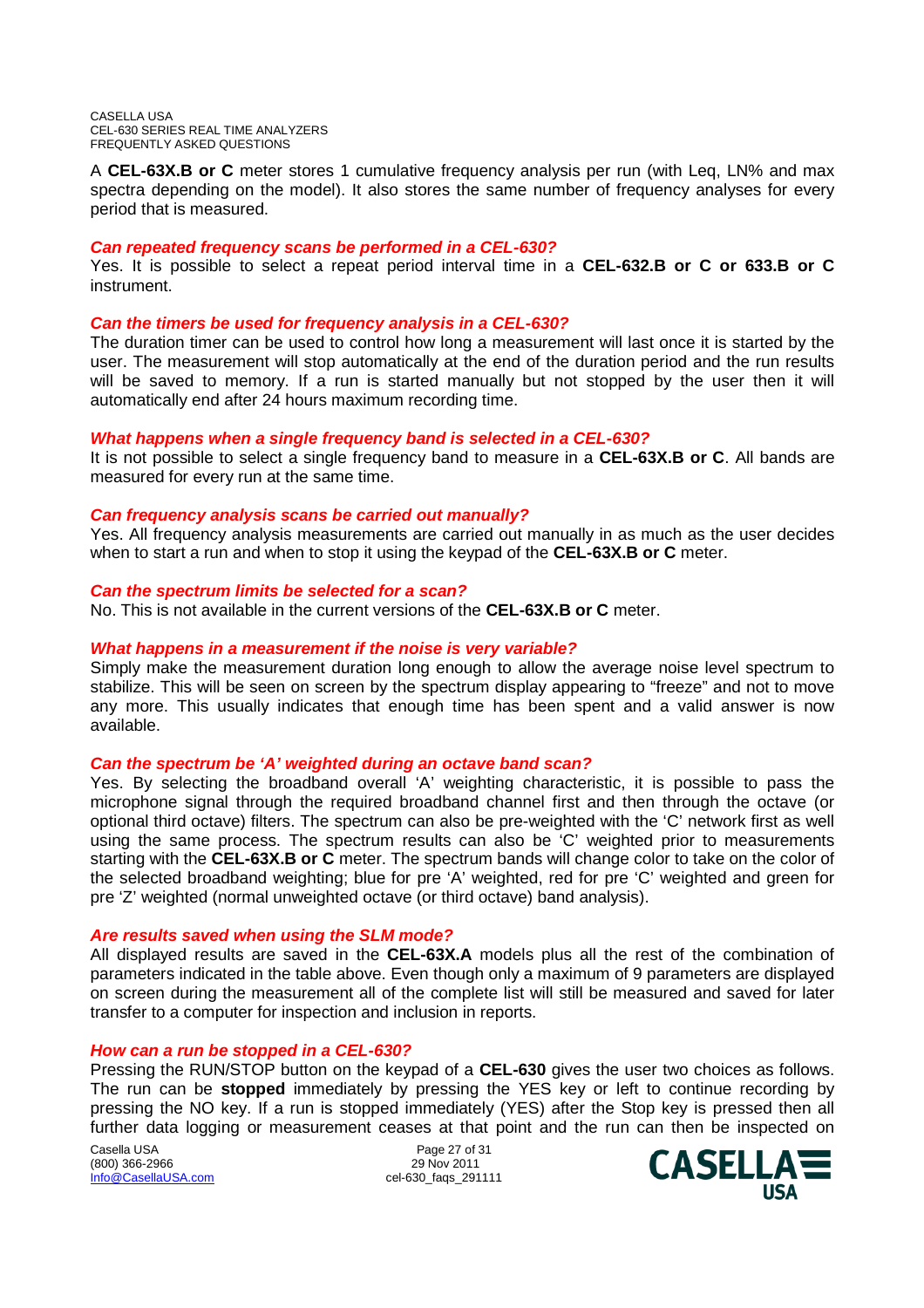screen or downloaded to the computer. If the continue option (NO) is selected, then all the results up to that point will be saved and the run will continue as if nothing had happened at that point. If no button is pressed within 5 seconds, the instrument continues with the current run as if no interruption had been made to the measurement. Only runs that have been "stopped" can be downloaded to a pc or inspected on the LCD screen.

#### *How many periods can be stored in a CEL-630?*

This depends on the setting of the period timer interval feature in the **CEL-630** meters.

### *Can runs be made continuous in a CEL-630?*

Yes. This feature is available in the **CEL-632 and CEL-633** versions of the meters by simply letting the recording continue. Runs are automatically stopped after 24 hours at midnight and a new run begins immediately. Many days of recording can be "stitched" together using the Casella Insight software with the CEL-63X Plugin.

### *How many profile points in total can be stored in the CEL-630?*

This feature is available in the **CEL-632 and CEL-633** meters up to a maximum of 400 separate runs with 1 minute periods and 1 second profiles.

### *What happens when the memory in a CEL-630 is full?*

When a **CEL-630** meter fills up all the available recording memory it will stop collecting samples after 999 complete sets of data are saved. An overall data set (cumulative result) is always stored in a **CEL-630** no matter what the length of the run since the registers are large enough to accommodate long and short measurement times and a set amount of memory size is required to hold the overall values that are measured independent of the duration of the run.

## *How many profiles can be stored in a single run in a CEL-632 or 633?*

Since the maximum recording run time is 24 hours and the minimum profile interval is 1 second the total number of profile intervals is 86,400.

#### *How long does the memory last when recording time history profiles in a CEL-630?*

There is enough memory for 400 days of 1 minute periods and 1 second profiles. The overall recording duration will also depend on the power supply available for the meter during the run. An instrument that looses power during an extended measurement will constantly monitor the battery voltage and will switch itself off safely when the available power level becomes too low to adequately operate the meter. All run data up to that point is saved before switch off.

Casella USA **Page 28 of 31** (800) 366-2966 29 Nov 2011 Info@CasellaUSA.com cel-630\_faqs\_291111

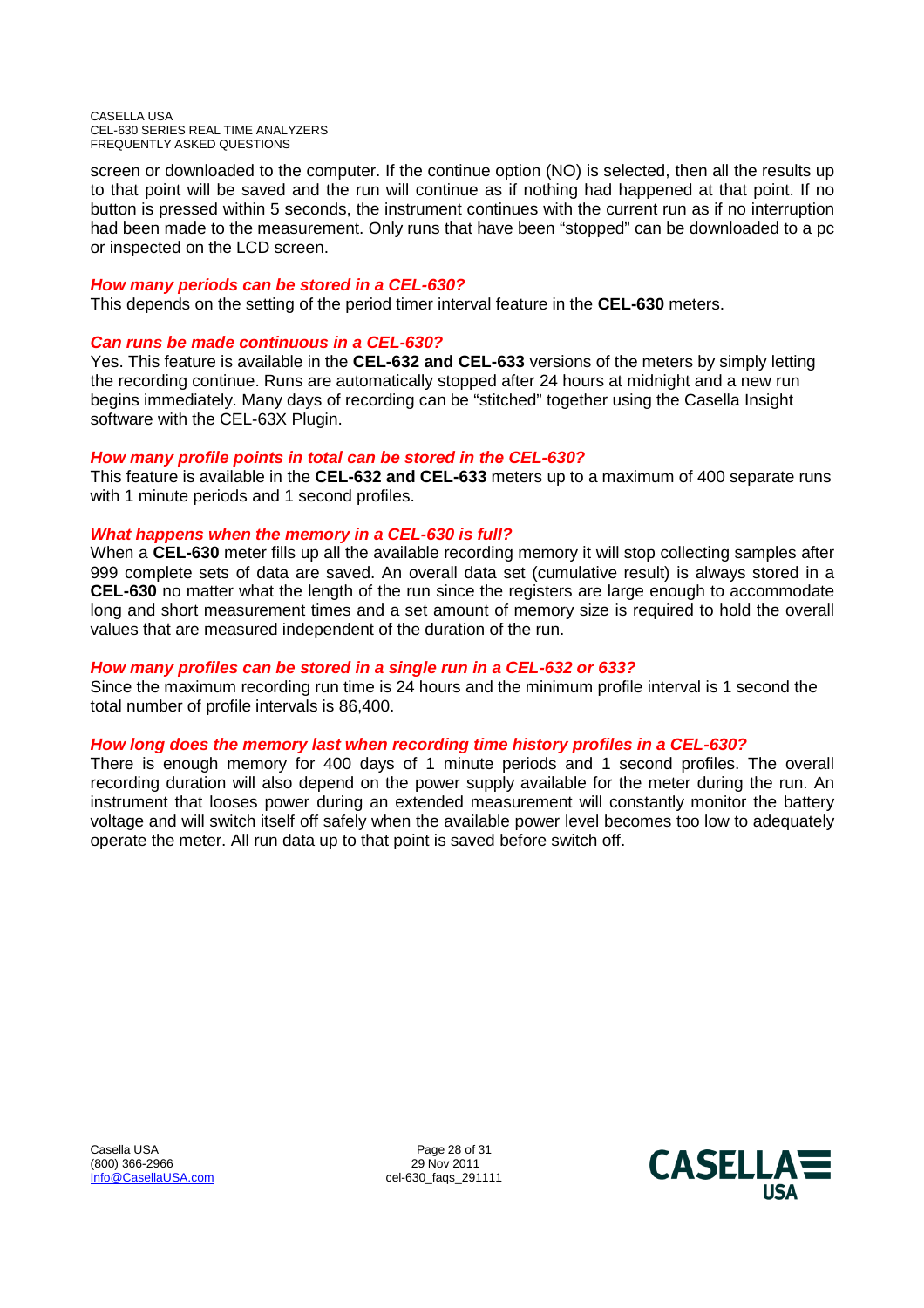# **FAQ's: APPLICATIONS**

#### *What markets are the instruments designed for?*

There are a number of markets for the **CEL-630** series instruments.

- A general purpose hand held sound level meter
	- An integrating meter for any workplace noise measurements
	- An octave (or third octave) band frequency analyzer
	- A product noise measurement device
	- A short to medium term environmental survey meter

#### *How are these markets catered for by the CEL-630 meters?*

Using any of the **CEL-630** instruments as '**A**' version instruments enables simple noise surveys to be undertaken as a hand held sound level meter. Typical applications for this include noise at work, plant noise surveys, product noise reduction studies and basic community noise nuisance measurements. The **CEL-630** meters can be used as front end for other noise monitoring systems that may require the line output capabilities of the instrument to be used.

Specifying the **'B'** (or **'C'**) version of the **CEL-630** instrument with the octave (or third octave) band filters allows a comprehensive frequency analysis instrument to be obtained. All the **CEL-630** models provide information on the overall levels of noise for the whole of the run in terms of the simple maximum and minimum and peak noise levels. In addition, the **CEL-630.A, B or C** models can be used to measure and store time average results during the measurement to enable a more comprehensive picture of the noise level variation to be assessed correctly. Additionally, the **CEL-631** models provide 5 statistical noise parameters that are very useful when describing the variation in the noise climate over a period of interest and the **CEL-632** and **CEL-633** provide a data logging version with periodic storage of noise levels.

The **CEL-63X.B and C** models also calculate and save the full range of octave (or third octave) band information in real time required by some workplace applications and community noise surveys. The **CEL-630.A** is an ideal instrument for basic industrial hygiene measurements or sound power surveys and the **CEL-63X.B or C** models will find most use whenever the extra frequency information is required for more comprehensive noise studies.

#### *What do I need to measure noise in the workplace?*

In order to calculate an 8-hour noise dose (TWA) a representative sample of the noise using the Lavg function is required. This gives an average level of the noise over the measurement interval. If the noise reading becomes steady then it is said to be representative of the day as a whole, as long as it is known that there are no other noise events that will take place after the sample measurement ends. The calculation of TWA can be done by the user manually from the LAeq, LDOD or the Lavg.

For measurements according to the OSHA regulations a cut-off level (or threshold) must be applied to the measurements such that any noise below the cut-off level is excluded from the overall result. This is available in all the **CEL-630** meters and is user selectable to a value in 1 dB steps between 70 and 90 dB. A cutoff level of 80 dB(A) is required by OSHA for the measurement of the noise for Hearing Conservation Program considerations. The single highest peak level must also be obtained as the L<sub>zpk</sub> value during the measurement. All the **CEL-630** meters can be used for workplace noise measurements. The B versions will provide additional frequency information for the correct prescription of hearing protectors or noise control methods. These sorts of workplace measurements can be made with either type 1 Precision or type 2 General Purpose accuracy meters.

Casella USA Page 29 of 31<br>
1990) 366-2966 (800) 366-2966 (800) 366-2966 Info@CasellaUSA.com cel-630\_faqs\_291111

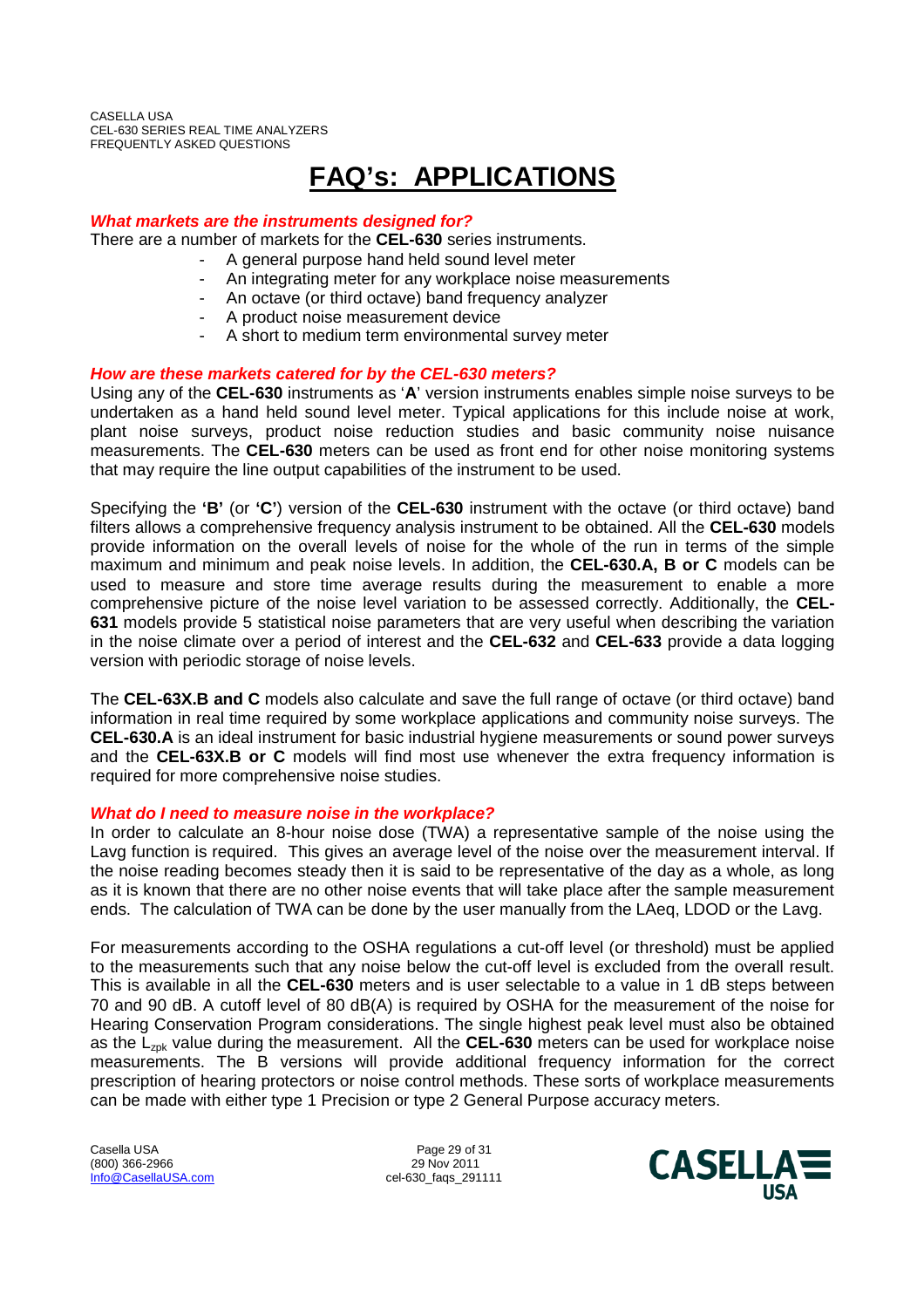#### *What do I need to measure community nuisance noise sources?*

There are several parameters that may be required to measure environmental noise depending on which environmental standard or local community noise ordinance is being used or is in force. For most measurement standards the LAeq (time average noise level) is used as well as an overall maximum noise level. The LAeq levels are often used for the calculation of the Day Night Level together with the necessary corrections for the time of day. The **CEL-633.A** is best suited for this type of work since it will also regularly calculate the statistical parameters or percentile LN% values.

#### *What do I need to make product noise measurements?*

There are many aspects to product noise testing. The **CEL-630.A** meters can be used very easily and quickly to assess the total noise levels from machinery for basic noise control purposes since both the overall 'C' and 'A' weighted levels are measured. The difference between these two values LC-LA can give some basic understanding of the amount of low frequency noise that is present. More detailed analysis of the frequency content can be done by an octave or third octave band (B or C version) of a **CEL-63X** if there are specific tonal components present in the equipment to be measured. The real time filter capability enables measurements to be made much faster in octaves (or third octaves) than with a traditional scanning or sequential octave band analyzer.

The sound power level can also be calculated by measuring the noise emitted at various fixed points around the noise source in question in accordance with the relevant international standards. Usually a type 1 Precision version of the instrument will be used for these applications.

Casella USA **Page 30 of 31**<br>
1990) 366-2966 **Page 30 of 31** (800) 366-2966 Info@CasellaUSA.com cel-630\_faqs\_291111